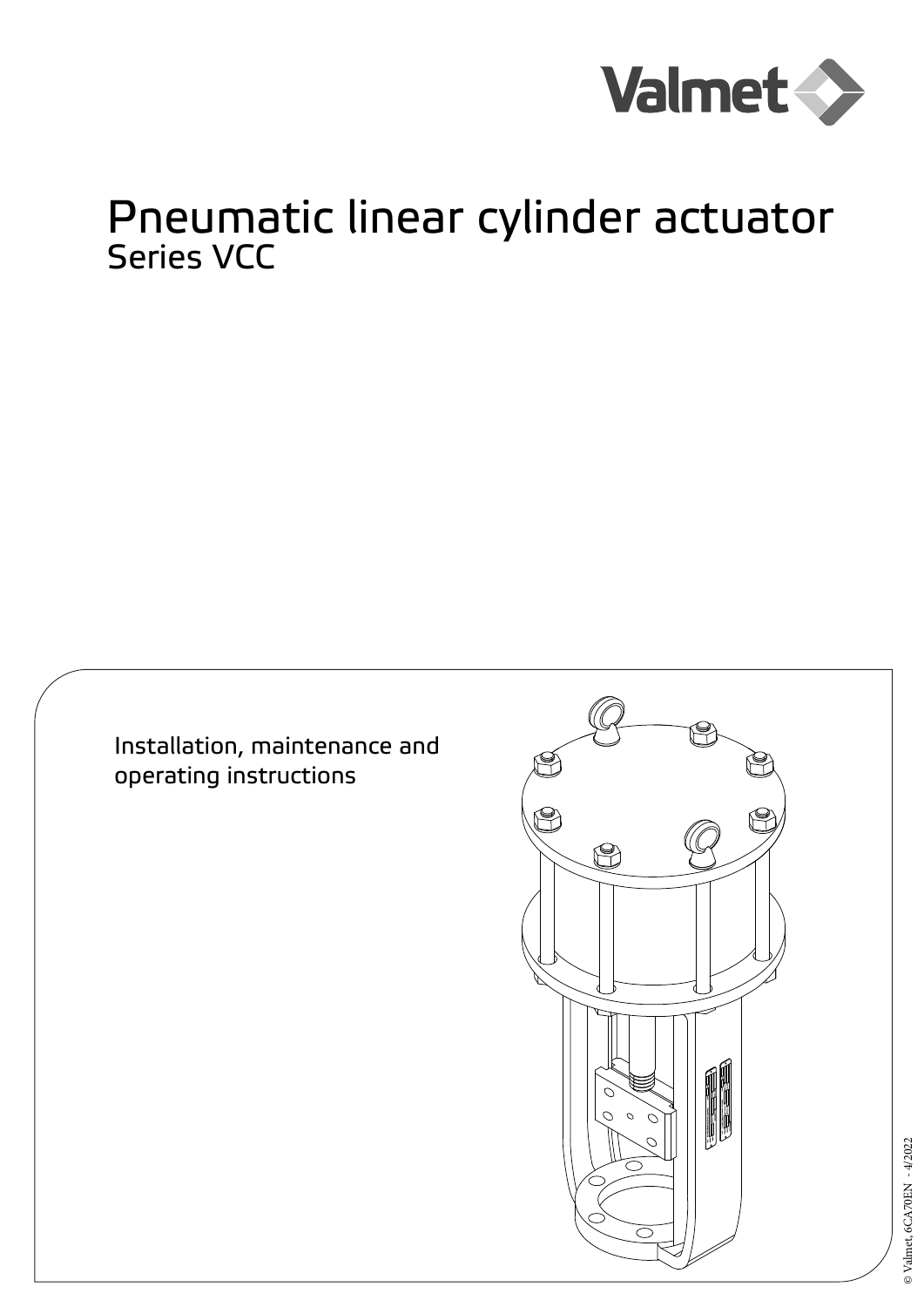### Table of Contents

| <b>GENERAL</b>                                                                                     | 3           | <b>MALFUNCTIONS</b>                     | 10 |
|----------------------------------------------------------------------------------------------------|-------------|-----------------------------------------|----|
| Scope of the manual<br>Structure and operation                                                     | 3<br>3      | <b>TOOLS</b>                            | 10 |
| Actuator markings<br>Specifications                                                                | 3<br>3      | <b>ORDERING SPARE PARTS</b>             | 10 |
| Recycling and disposal<br>Safety precautions                                                       | 4<br>4      | <b>EXPLODED VIEWS</b>                   |    |
| TRANSPORTATION,                                                                                    |             | <b>AND PARTS LISTS</b>                  | 11 |
| <b>RECEPTION AND</b><br><b>STORAGE</b>                                                             | 4           | <b>DIMENSIONS AND</b><br><b>WEIGHTS</b> | 12 |
| <b>MOUNTING AND</b><br><b>REMOVAL</b><br>Actuator air supply<br>Mounting the actuator on the valve | 5<br>5<br>5 | <b>TYPE CODE</b>                        | 14 |
| Removal the actuator from the valve                                                                | 5           |                                         |    |
| <b>MAINTENANCE</b>                                                                                 | 6           |                                         |    |
| General                                                                                            | 6           |                                         |    |
| Replacement seals for VC                                                                           | 6           |                                         |    |
| Operation the handwheel                                                                            |             |                                         |    |
| Removal the handwheel subassembly                                                                  | 9           |                                         |    |

#### **READ THESE INSTRUCTIONS FIRST!**

[Adjustment for valve stem 9](#page-8-1)

These instructions provide information about safe handling and operation of the actuator. If you require additional assistance, please contact the manufacturer or manufacturer's representative. Addresses and phone numbers are printed on the back cover. See also www.neles.com/valves for the latest documentation. **SAVE THESE INSTRUCTIONS!**

Subject to change without notice. All trademarks are property of their respective owners.

> This product meets the requirements set by the Customs Union of the Republic of Belarus, the Republic of Kazakhstan and the Russian Federation.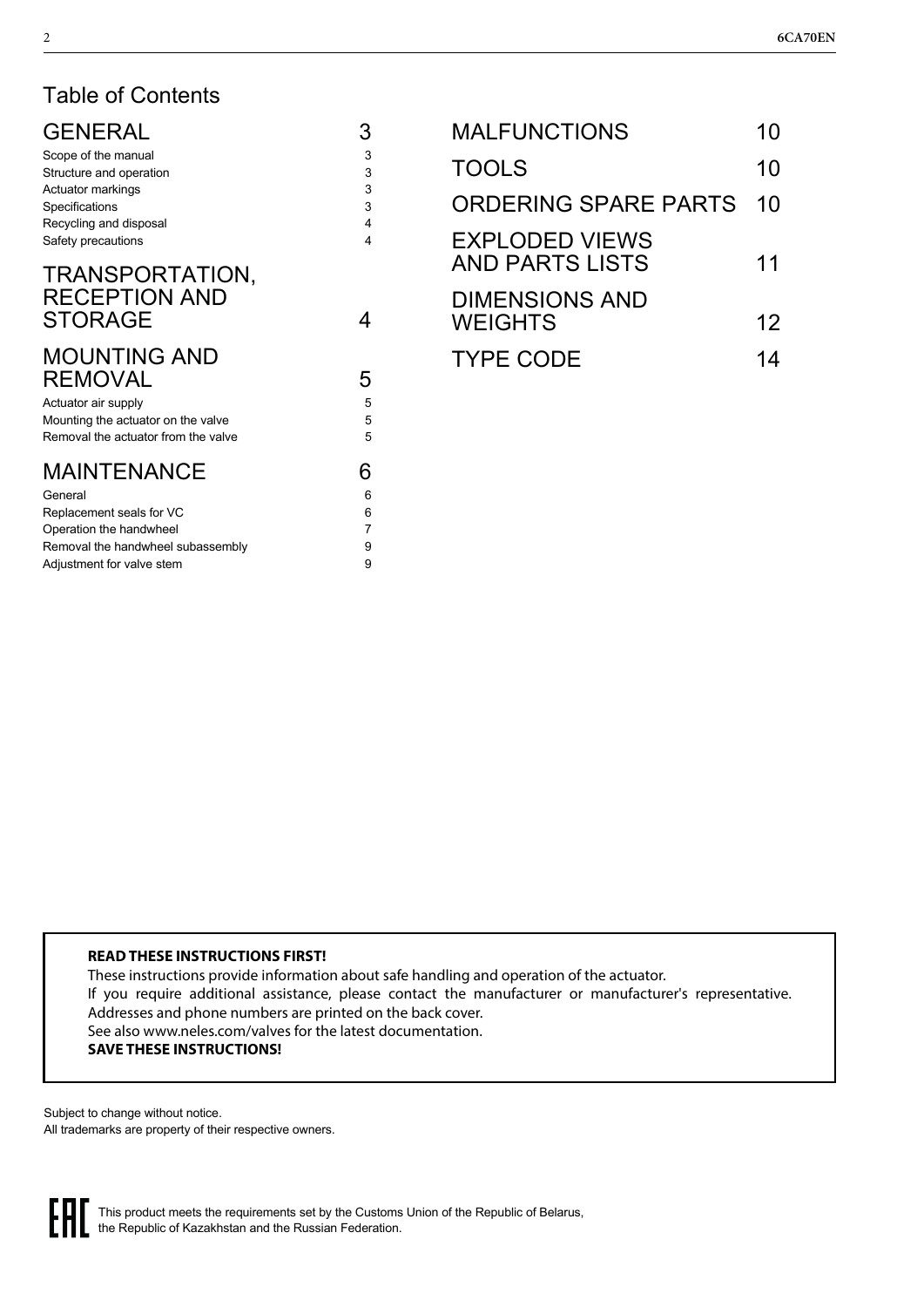# <span id="page-2-0"></span>1 GENERAL

### <span id="page-2-1"></span>1.1 Scope of the manual

This manual provides essential information on Neles series VC, linear double-acting pneumatic cylinder actuators. Valve body and trims are only discussed briefly. Refer to the individual manuals for further information on their installation, operation and maintenance.

#### **NOTE:**

Selection and use of the actuator in a specific application requires close consideration of detailed aspects. Due to the nature of the product, this manual cannot cover all the individual situations that may occur when the actuator is used.

If you are uncertain about use of the actuator or its suitability for your intended purpose, please contact Neles for more information.

### <span id="page-2-2"></span>1.2 Structure and operation

Neles series VC are linear double-acting pneumatic cylinder actuators. Excellent accuracy and reliability is achieved through the use of piston and well fitted seal rings in the actuator.

The VC double acting cylinder actuators are designed for use in both modulating control and on-off service. They provide heavy duty and reliable operation and are well suited for many different kind of applications. The high performance internal coating resists wear and corrosion and the replaceable inner parts guarantee a long life cycle.

When "stay put" failure mode is required, a double acting actuator with lock up valve is the correct choice. If another failure is required, a double acting actuator with transfer valve and a volume chamber should be selected. The series VC pneumatic cylinder actuators are available with a built-in volume chamber or with an independent volume tank to provide failure in either open or closed position.

The built-in volume chamber provides minimum one time stroking when the instrument air fails.

Optional handwheel is available for manual operation. The detailed structure is revealed by the type code shown on the valve identification plate. The type code is explained in Section 10.



Fig. 1 VC actuator without and with the handwheel

### <span id="page-2-3"></span>1.3 Actuator markings

The actuator is provided with an identification plate, see Fig. 2. Identification plate markings are:

- 1. Type code (model)
- 2. Manufacturing site, date, serial no.
- 3. Supply, air fail to
- 4. Range and travel
- 5. Max. supply pressure

|                              | 2019             | <b>MADE BY NELES</b> |
|------------------------------|------------------|----------------------|
| Type VXXXXXXXXXXXXXXX TRAVEL |                  | <b>XXXMM</b>         |
| No:C03AXXXXXXXX              | <b>MAX PRESS</b> | XX BAR XXX psi       |
|                              | <b>SPRING TO</b> | <b>CLOSE</b>         |
| <b>ID:CXXXXXXX</b>           |                  | <b>CHECK</b>         |

Fig. 2 Identification plate

Also, provided with an warning plate, see Fig. 3

|              | 10BAR (145 PSI) MAXIMUM<br>CYLINDER CASE PRESSURE<br>ACTUAL RECOMMENDED SUPPLY PRESSURE MAY BE LOWER DUE TO MECHANICAL<br>LIMITATION OF VALVE OR PNEUMATIC ACCESSORIES.  SEE ID PLATE |
|--------------|---------------------------------------------------------------------------------------------------------------------------------------------------------------------------------------|
| <b>NELES</b> | <b>NELES KOREA COLTD.</b> vo                                                                                                                                                          |

#### Fig. 3 Warning plate

### <span id="page-2-4"></span>1.4 Specifications

Table 1 VC Actuators temperature ranges

| <b>Description</b>        | <b>Standard VC</b> | Low. Temp. VC     |
|---------------------------|--------------------|-------------------|
| Temp. range               | $-20$ °C to 85 °C  | $-30$ °C to 70 °C |
| Type code ref. (sign 6-9) | <b>BVAK</b>        | <b>BVLK</b>       |

#### Note :

1. Temperature : Ambient temperature

2. Type code reference : Please see in page 13 (materials).

3. Other low temperature ranges : Please contact Neles.

Table 2 VC Actuators air supply connections

| Stardard | 3/8" NPT for VC #30                      |
|----------|------------------------------------------|
|          | 1/2" NPT for VC #40, #50, #60, #70 & #80 |
| Optional | 3/4" and others                          |

Note :

1. Maximum supply pressure: 10 bar / 145 psi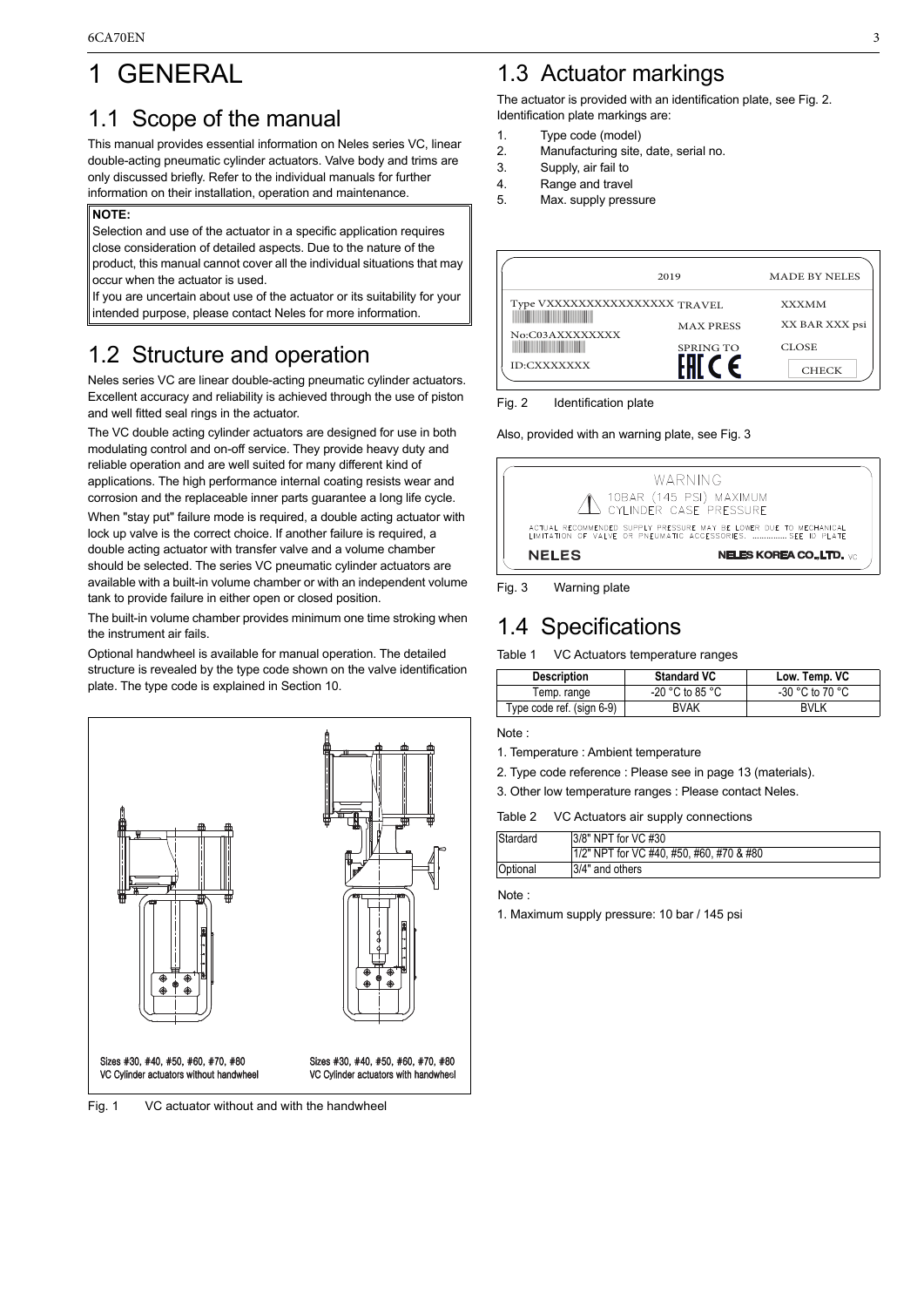#### Table 3 VC Actuators specifications

|                         |                 | <b>Effect Area</b> |                 | Volume            |      | <b>Actuator Stem</b> |     | Maximum       |            | <b>Thrust at Pressure</b> |        | Max. Allowable |          |     |        |       |  |  |
|-------------------------|-----------------|--------------------|-----------------|-------------------|------|----------------------|-----|---------------|------------|---------------------------|--------|----------------|----------|-----|--------|-------|--|--|
| Actuator<br><b>Size</b> |                 |                    |                 |                   |      | Size(Φ)              |     | <b>Stroke</b> |            | <b>Pressure</b>           | Thrust |                | Pressure |     |        |       |  |  |
|                         | cm <sup>2</sup> | inch <sup>2</sup>  | dm <sup>3</sup> | inch <sup>3</sup> | mm   | inch                 | mm  | inch          | bar<br>psi |                           | N      | lbs            | bar      | psi |        |       |  |  |
|                         |                 |                    |                 |                   |      |                      |     |               | 4.0        | 58                        | 26930  | 6148           |          |     |        |       |  |  |
| #30                     | 687             | 106                | 8.2             | 500.3             | 40.0 | 1.58                 | 120 | 4.72          | 6.0        | 86                        | 40396  | 9116           |          |     |        |       |  |  |
|                         |                 |                    |                 |                   |      |                      |     |               | 8.5        | 121                       | 57227  | 12826          |          |     |        |       |  |  |
|                         |                 |                    |                 |                   |      |                      |     |               | 4.0        | 58                        | 45119  | 10324          |          |     |        |       |  |  |
| #40                     | 1151            | 178                | 20.7            | 1262.0            | 55.0 | 2.17                 | 180 | 7.09          | 6.0        | 86                        | 67679  | 15308          |          |     |        |       |  |  |
|                         |                 |                    |                 |                   |      |                      |     |               | 8.5        | 121                       | 95878  | 21538          |          |     |        |       |  |  |
|                         |                 |                    |                 |                   |      |                      |     |               | 4.0        | 58                        | 71187  | 16356          |          |     |        |       |  |  |
| #50                     | 1816            | 282                | 32.6            | 1999.4            | 55.0 | 2.17                 | 180 | 7.09          | 6.0        | 86                        | 106781 | 24252          |          |     |        |       |  |  |
|                         |                 |                    |                 |                   |      |                      |     |               | 8.5        | 121                       | 151273 | 34122          | 10.0     | 145 |        |       |  |  |
|                         |                 |                    |                 |                   |      |                      |     |               |            |                           |        |                | 4.0      | 58  | 103880 | 23838 |  |  |
| #60                     | 2650            | 411                | 63.6            | 3883.9            | 55.0 | 2.17                 | 240 | 9.45          | 6.0        | 86                        | 155820 | 35346          |          |     |        |       |  |  |
|                         |                 |                    |                 |                   |      |                      |     |               | 8.5        | 121                       | 220745 | 49731          |          |     |        |       |  |  |
|                         |                 |                    |                 |                   |      |                      |     |               | 4.0        | 58                        | 122147 | 28014          |          |     |        |       |  |  |
| #70                     | 3116            | 483                | 74.8            | 4564.4            | 65.0 | 2.56                 | 240 | 9.45          | 6.0        | 86                        | 183220 | 41538          |          |     |        |       |  |  |
|                         |                 |                    |                 |                   |      |                      |     |               | 8.5        | 121                       | 259563 | 58443          |          |     |        |       |  |  |
|                         |                 |                    |                 |                   |      |                      |     |               | 4.0        | 58                        | 165777 | 38048          |          |     |        |       |  |  |
| #80                     | 4229            | 656                | 118.4           | 7229.1            | 65.0 | 2.56                 | 280 | 11.02         | 6.0        | 86                        | 248665 | 56416          |          |     |        |       |  |  |
|                         |                 |                    |                 |                   |      |                      |     |               | 8.5        | 121                       | 352276 | 79376          |          |     |        |       |  |  |

\*. Note :

1. Maximum stroke : Availabe to extend accrding to the required specifications.

2. The volume is based on above maximum stroke. 3. The thrust values are not included other considerable factors.

Table 4 VC Actuators stroking time

|             |                |                 | Stroking time(Sec.) |        |        |      |  |  |  |  |  |  |  |
|-------------|----------------|-----------------|---------------------|--------|--------|------|--|--|--|--|--|--|--|
| <b>Size</b> | Stroke<br>(mm) | <b>ND Model</b> |                     | Case-1 | Case-2 |      |  |  |  |  |  |  |  |
|             |                |                 | Load                | Vent   | Load   | Vent |  |  |  |  |  |  |  |
|             | 60             | <b>ND 9206</b>  | 6                   | 7      | 8      | 9    |  |  |  |  |  |  |  |
| # 30        | 80             | ND 9206         | 8                   | 8      | 10     | 10   |  |  |  |  |  |  |  |
|             | 100            | <b>ND 9206</b>  | 10                  | 10     | 12     | 12   |  |  |  |  |  |  |  |
|             | 80             | <b>ND 9206</b>  | 8                   | 10     | 11     | 12   |  |  |  |  |  |  |  |
| #40         | 100            | <b>ND 9206</b>  | 10                  | 11     | 12     | 13   |  |  |  |  |  |  |  |
|             | 120            | <b>ND 9206</b>  | 11                  | 12     | 14     | 15   |  |  |  |  |  |  |  |
|             | 100            | <b>ND 9206</b>  | 13                  | 13     | 16     | 16   |  |  |  |  |  |  |  |
| #50         | 120            | <b>ND 9206</b>  | 15                  | 14     | 18     | 18   |  |  |  |  |  |  |  |
|             | 140            | <b>ND 9206</b>  | 17                  | 16     | 20     | 19   |  |  |  |  |  |  |  |
|             | 120            | <b>ND 9206</b>  | 18                  | 16     | 22     | 22   |  |  |  |  |  |  |  |
| #60         | 140            | <b>ND 9206</b>  | 21                  | 19     | 26     | 24   |  |  |  |  |  |  |  |
|             | 180            | <b>ND 9206</b>  | 25                  | 21     | 30     | 28   |  |  |  |  |  |  |  |
|             | 140            | <b>ND 9206</b>  | 20                  | 19     | 29     | 24   |  |  |  |  |  |  |  |
| #70         | 180            | ND 9206         | 24                  | 22     | 34     | 28   |  |  |  |  |  |  |  |
|             | 240            | <b>ND 9206</b>  | 28                  | 27     | 40     | 36   |  |  |  |  |  |  |  |
|             | 180            | <b>ND 9206</b>  | 31                  | 30     | 42     | 38   |  |  |  |  |  |  |  |
| #80         | 240            | <b>ND 9206</b>  | 35                  | 31     | 48     | 42   |  |  |  |  |  |  |  |
|             | 280            | <b>ND 9206</b>  | 39                  | 34     | 54     | 46   |  |  |  |  |  |  |  |

Note :

1. Mounted with ND 9200 smart positioners and Air set only<br>2. Case-1: when applied B72G-2AS-980 Air set

Case-1 : when applied B72G-2AS-980 Air set

Case-2 : when applied YT-200BN210 Air set

3. Air supply pressue : 6.0 barg 4. Stroking time accuracy : ± 10 %

### <span id="page-3-0"></span>1.5 Recycling and disposal

Most actuator parts can be recycled if sorted according to material. Most parts have material marking. A material list is supplied with the actuator. In addition. separate recycling and disposal instructions are available from the manufacturer. An actuator can also be returned to the manufacturer for recycling and disposal against a fee.

### <span id="page-3-1"></span>1.6 Safety precautions

#### **CAUTION:**

#### **Don't exceed the permitted values!**

Exceeding the permitted pressure value marked on the actuator may cause damage and lead to uncontrolled pressure release in the worst case. Damage to the equipment and personal injury may result.

### **CAUTION:**

j

#### **Don't dismantle a pressurized actuator!**

Dismantling a pressurized actuator leads to uncontrolled pressure release. Shut off the supply pressure and release pressure from the diaphragm case before dismantling the actuator.

Otherwise, personal injury and damage to equipment may result.

#### **CAUTION:**

**Follow the instructions given on the actuator warning plates!**

#### **CAUTION:**

#### **Take the weight of the actuator or valve combination into account when handling it!**

Do not lift the valve combination from the actuator, posi-tioner, limit switch or their piping. Lift the actuator as directed in Section 2, lifting ropes for a valve combination should be fastened around it. The weights are shown in Section 9. Dropping may result in personal injury or damage to the equipment.

#### **ATEX/Ex Safety**

#### **CAUTION:**

Potential electrostatic charging hazard, do not rub surface with dry cloth

#### **CAUTION:**

Ensure the general process and worker protection from static electricity in the facilities.

#### **NOTIFICATION:**

The actual surface temperature of actuator is depended on the process and ambient conditions. The protection from high or low temperature must be considered by the end user before put into service.

### <span id="page-3-2"></span>2 TRANSPORTATION, RECEPTION AND STORAGE

Make sure that the actuator and associated equipment have not been damaged during transportation. Store the actuator carefully before installation, preferably indoors in a dry place. Do not take it to the installation site or remove the protective caps of ports for piping until just before installation.

Lift the actuator as shown in Fig. 4 in an upright from an eye bolt screwed in the place of a stop screw. Refer to Section 9 for weights.



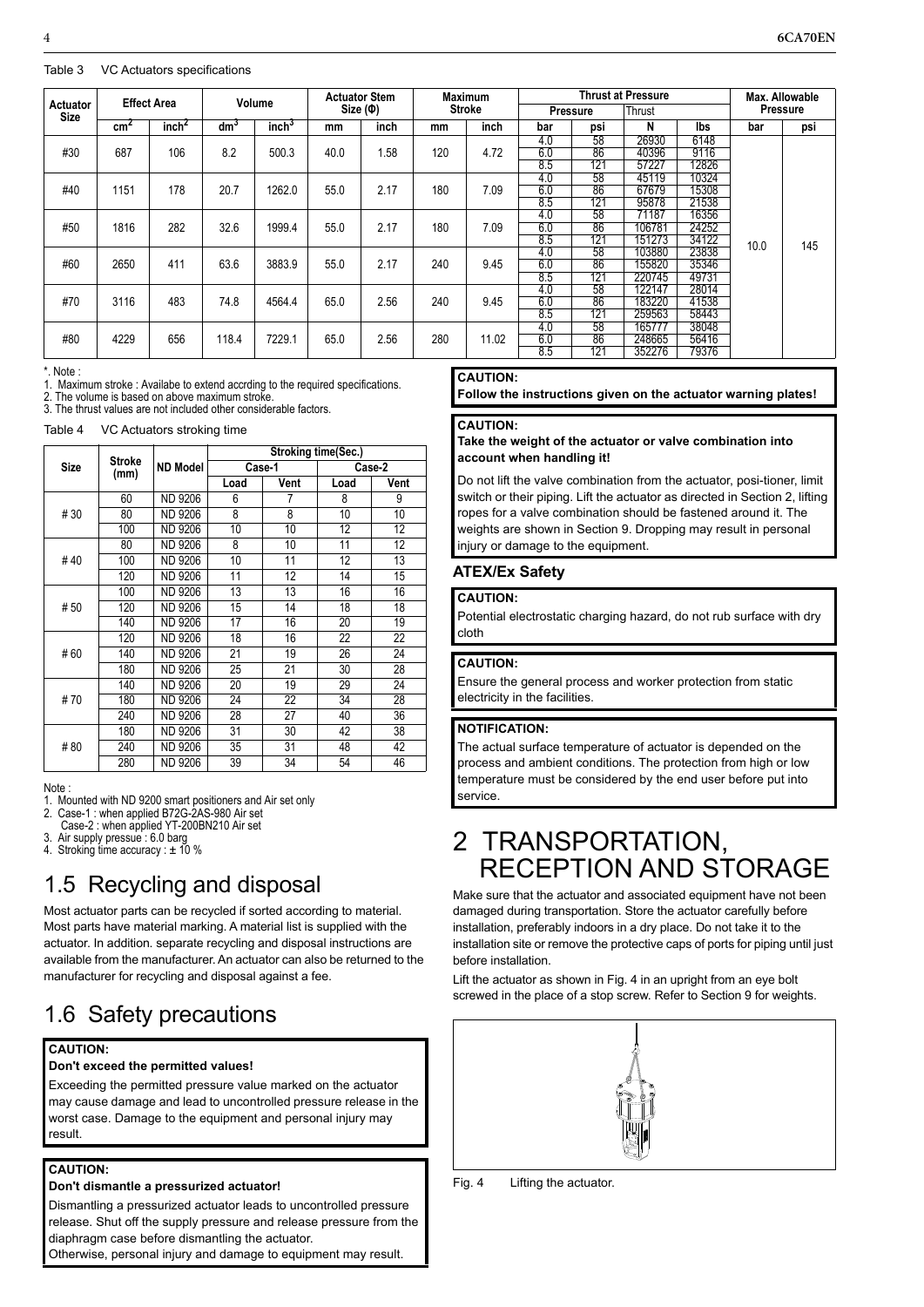# <span id="page-4-0"></span>3 MOUNTING AND REMOVAL

### <span id="page-4-1"></span>3.1 Actuator air supply

Dry compressed air or natural gas can be used in actuators in openclose operation, no oil spraying is needed. Clean, dry and oil-free instrument air must be used for piston actuators with a positioner. The air supply connections are presented in the dimensional drawings in Section 9. The maximum supply pressure is 10 bar.

### <span id="page-4-2"></span>3.2 Mounting the actuator on the valve

See Fig. 5

#### **CAUTION:**

**Take the weight of the actuator or valve combination into account when handling it!**

#### **CAUTION:**

#### **Beware of the cutting movement of the valve!**

Several types of Neles valves can be used with suitable clamps. Refer to the selected valve model manuals for further information on their installation, maintenance and operation.

#### **CAUTION:**

#### **Beware of the plug movement!**

Do not use air pressure higher than what specified on the identification plate.

- Mount the new or repaired actuator on top of the valve bonnet, using a suitable lifting device.
- Insert the hexagon screws and tightly fasten the yoke by turning the hexagon screws clockwise using tightening tools.
- Connect air line with actuator.
- Down the top stem (18), by using specified air pressure.
- Adjustment stem length after clamping the clamp (26) according to rated travel (stroke) as 'open' and 'close' position as per pressurizing and depressurizing the both side of cylinder

chambers (see 5.1 Adjustment for valve stem).

- Tighten the 4 socket head screws (26a) on the clamp (26) and the lower stem locknut.
- Connect accessories with actuator

#### **CAUTION:**

Avoid to turn the valve plug and stem when plug is on seat ring to prevent the seating line from being damaged.

The installation position can be selected freely, but Neles recommends installation with the upright. The actuator is thus best protected against damage due to supply air impurities or water.

When necessary, lubricate the actuator stem and guide with Cortec VCI 369 or an equivalent anti-corrosive agent to prevent it from jamming due to rust.

The actuator must not be allowed to come in contact with the pipework, because the vibrations may damage it or cause unsatisfactory operation.

### <span id="page-4-3"></span>3.3 Removal the actuator from the valve

#### **CAUTION:**

Make sure the valve is not pressurized when removing the actuator.

See Fig. 5.

- Shut off and disconnect the air supply lines and accessories.
- Loosen the plug stem locknut and the 4 socket head screws (26a) on the clamp (26).
- Remove the clamp (26).
- Support the actuator with the suitable lifting device.
- Remove the hexagon screws from the valve bonnet.
- Remove the actuator from the valve body assembly.

#### **CAUTION:**

Avoid to turn the valve plug and stem when plug is on seat ring to prevent the seating line from being damaged.



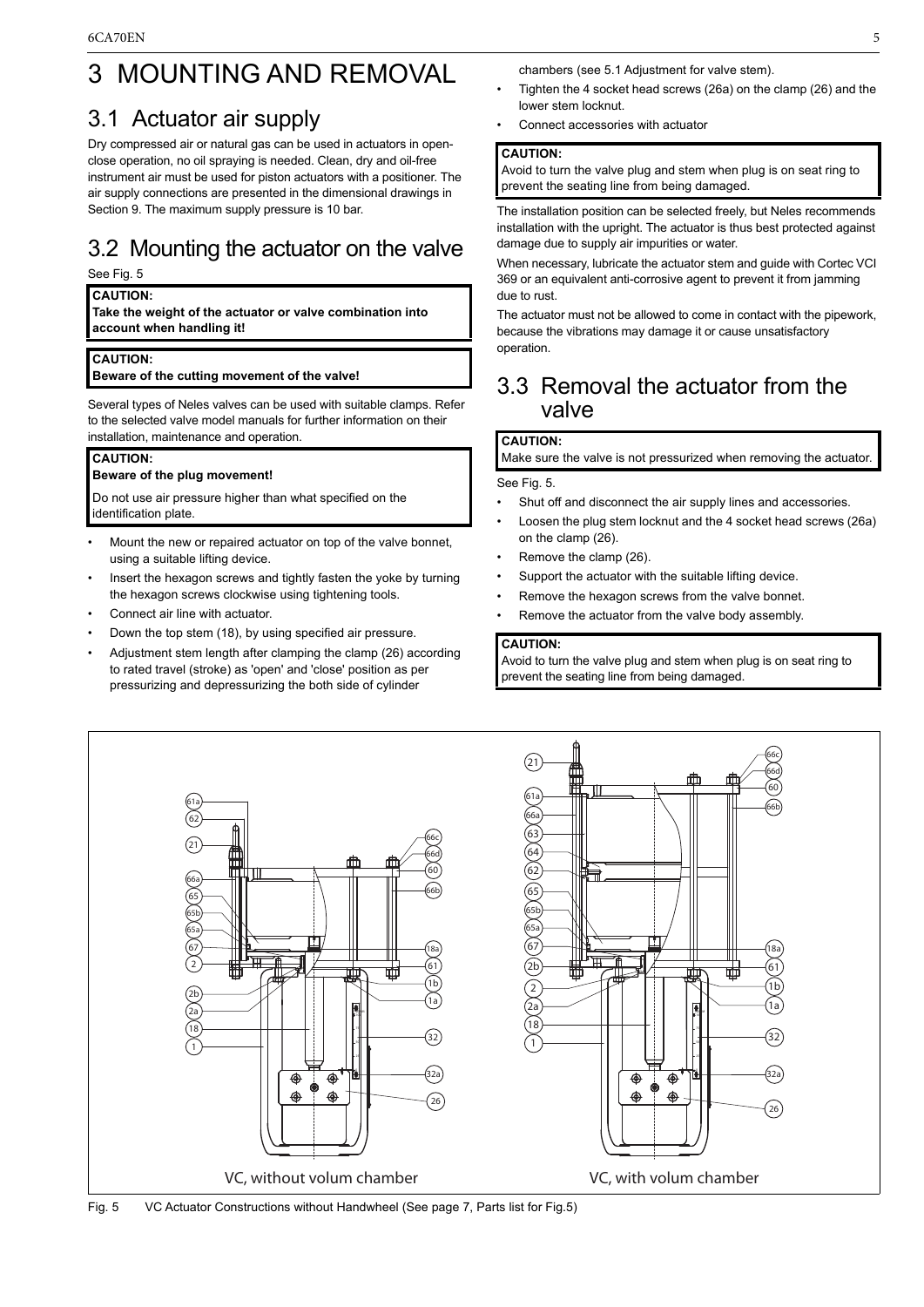# <span id="page-5-0"></span>4 MAINTENANCE

#### **CAUTION:**

Observe the safety precautions listed in Section 1.6 before starting work!

#### **CAUTION:**

When handling the actuator or the control valve assembly, take its weight into account!

### <span id="page-5-1"></span>4.1 General

### Although the Neles VC actuators require no regular maintenance.

However, check the vent port and the piston with cylinder and the stem guide for leakage. proper preventative maintenance can significantly help to prevent unplanned downtime and in real terms reduce the total cost of ownership. Neles recommends inspecting the valves at least every five (5) years. The inspection and maintenance interval depends on the actual application and process condition. The inspection and maintenance intervals can be specified together with your local Neles experts. During this periodic inspection the parts detailed in the Spare Part Set should be replaced. Time in storage should be included in the inspection interval.

Maintenance can be performed as presented below. For maintenance assistance, please contact your local Neles office. The numbers in parentheses refer to the parts lists and the exploded views of the actuator in Section 8 and in Fig. 5 & 6, unless otherwise stated.

#### **NOTE:**

When sending goods to the manufacturer for repair, do not disassemble them. Clean the valve carefully and flush the valve internals. For safety reasons, inform the manufacturer of the type of medium used in the valve (include material safety datasheets (MSDS)).

#### **NOTE:**

In order to ensure safe and effective operation, always use original spare parts to make sure that the valve functions as intended.

#### **NOTE:**

For safety reasons, replace pressure retaining bolting if the threads are damaged, have been heated, stretched or corroded.

#### **NOTE:**

If you send the actuator to the manufacturer for repair, do not dismantle it. For safety reasons, please see the warning plate on the top side of actuator.

#### **CAUTION:**

Do not dismantle the actuator or remove it from the pipeline while the valve is pressurised!

#### **CAUTION:**

Make sure the valve is not pressurized when removing the actuator.

### <span id="page-5-2"></span>4.2 Replacement seals for VC

We recommend that all seals be replaced when the actuator has been dismantled for servicing.

The actuator must be depressurized and the supply air pipes disconnected.

### Disassembling

• Check that the actuator has been depressurized, and remove air tubing with instrument parts from the top cover (60) and bottom cover (61).

**NOTE:** If actuator is equipped with the handwheel, change the operation mode from 'Manual' to 'Auto' before the actuator is dismantled.

- Remove the clamp (26) after loosened the socket head screws (26a)
- Detach the actuator from valve.
- Loosened the tie rods (66a, b) and hexagon nuts (66c) and remove it.
- Pull up the top cover (60) and remove the o-rings (61a) from the o-ring groove.
- Pull up the middle plate (64) and remove the o-rings (61a) from the o-ring groove when mounted built-in volume chamber.
- Remove the chamber cylinder (63) when mounted built-in volume chamber.
- Remove the piston cylinder (62)
- Pull up and remove the piston (65) with top stem (18)
- Remove the wear ring (65b) and o-ring (65a) from the piston (65)
- Remove the hexagon screws (1a) and washers (1b) from the yoke (1) side
- Remove the stem guide (2) and o-rings (18a, 2a, 2b)
- Remove the bottom cover  $(61)$  from the yoke  $(1)$

### Cleaning and replacing

- Clean every parts
- Replace all related seal and o-rings by new one.
- Check each part whether scratched or damaged.

### Reassembling

#### **CAUTION:**

Checking whether scratched on the top stem (18) and dirty particles inside of the stem guide (2) and the wear ring and o-rings before reassembling.

- Lubricate seal space (inner surface of the stem guide) and new orings with Unisilikon L250L or equal silicone grease
- Mount the bottom cover (61) on the yoke (1)
- Tighten the hexagon screws (1a) with washers (1b) at the yoke side
- Mount the stem guide (2) and replaced new o-rings (18a, 2a, 2b)
- Mount the piston cylinder (62)
- Mount the replaced wear ring (65b) and o-ring (65a) into piston grooves.
- Insert the piston subassembly into the center of cylinder and yoke.
- Be careful so that the threaded stem end does not scratch the inner surfaces of the stem guide (2) and o-rings
- Mount the middle plate (64) and the o-rings (61a) when mounted built-in volume chamber.
- Mount the chamber cylinder (63) and the o-rings (61a) when mounted built-in volume chamber.
- Mount the top cover (60)
- Tighten the tie rods (66a, b) and hexagon nuts (66c)
- Impress the supply pressure as per specified after reassembling. Checking leakage from assembled parts and if operation is smooth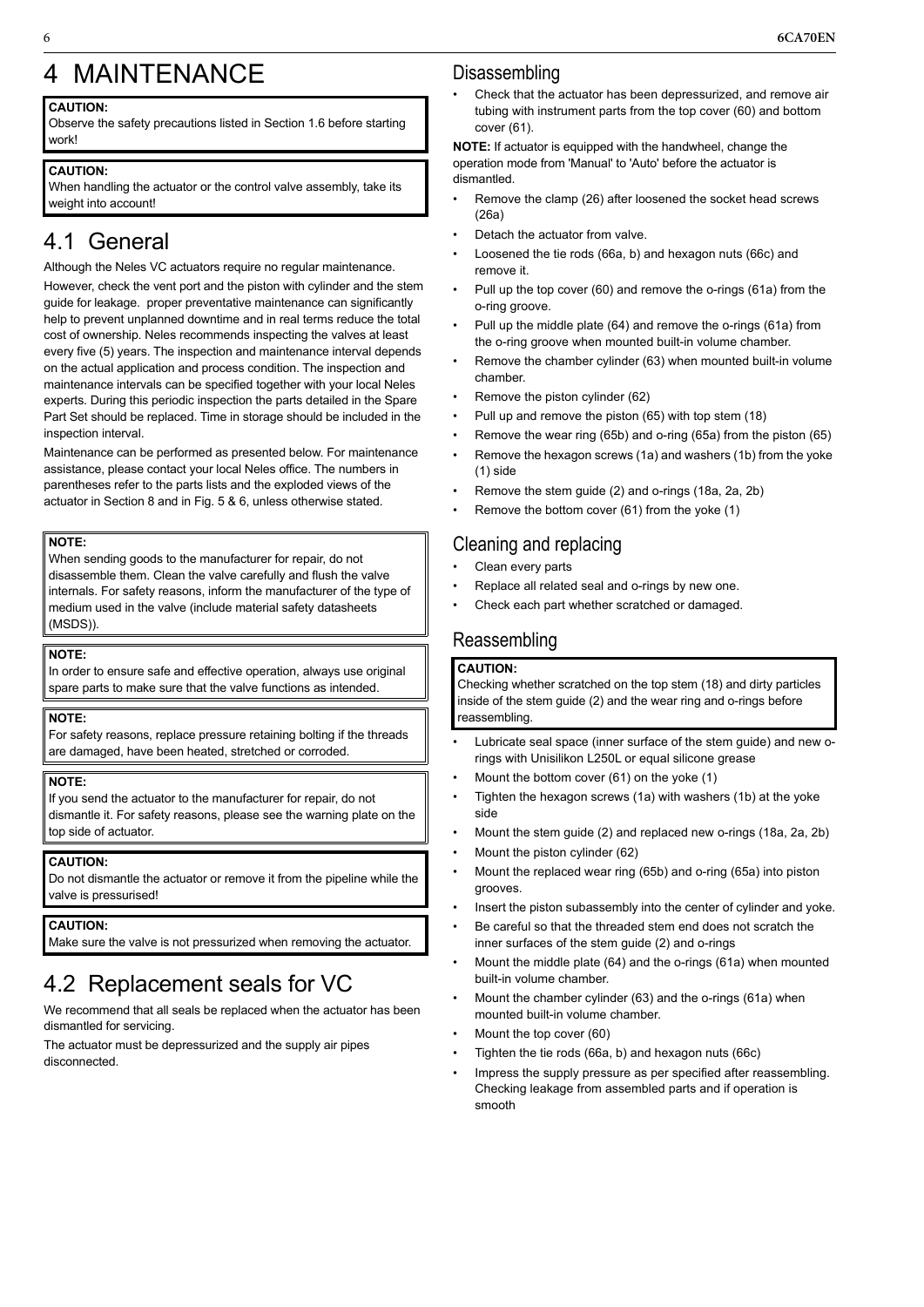### <span id="page-6-0"></span>4.3 Operation the handwheel

See Fig. 6 and Fig. 7

- Check the current valve position
- Turn the handle (46) to fit with the taper pin hole of the top stem (18) and the gear pipe (90)
- Fit and insert the taper pin (93) into the pin holes (3 holes in the top stem)
- Operation handwheel to be open or close position --- Manual mode
- Return the taper pin (93) to be unlocked with the neutral position -- Auto mode



Fig. 6 VC Actuator Constructions with Handwheel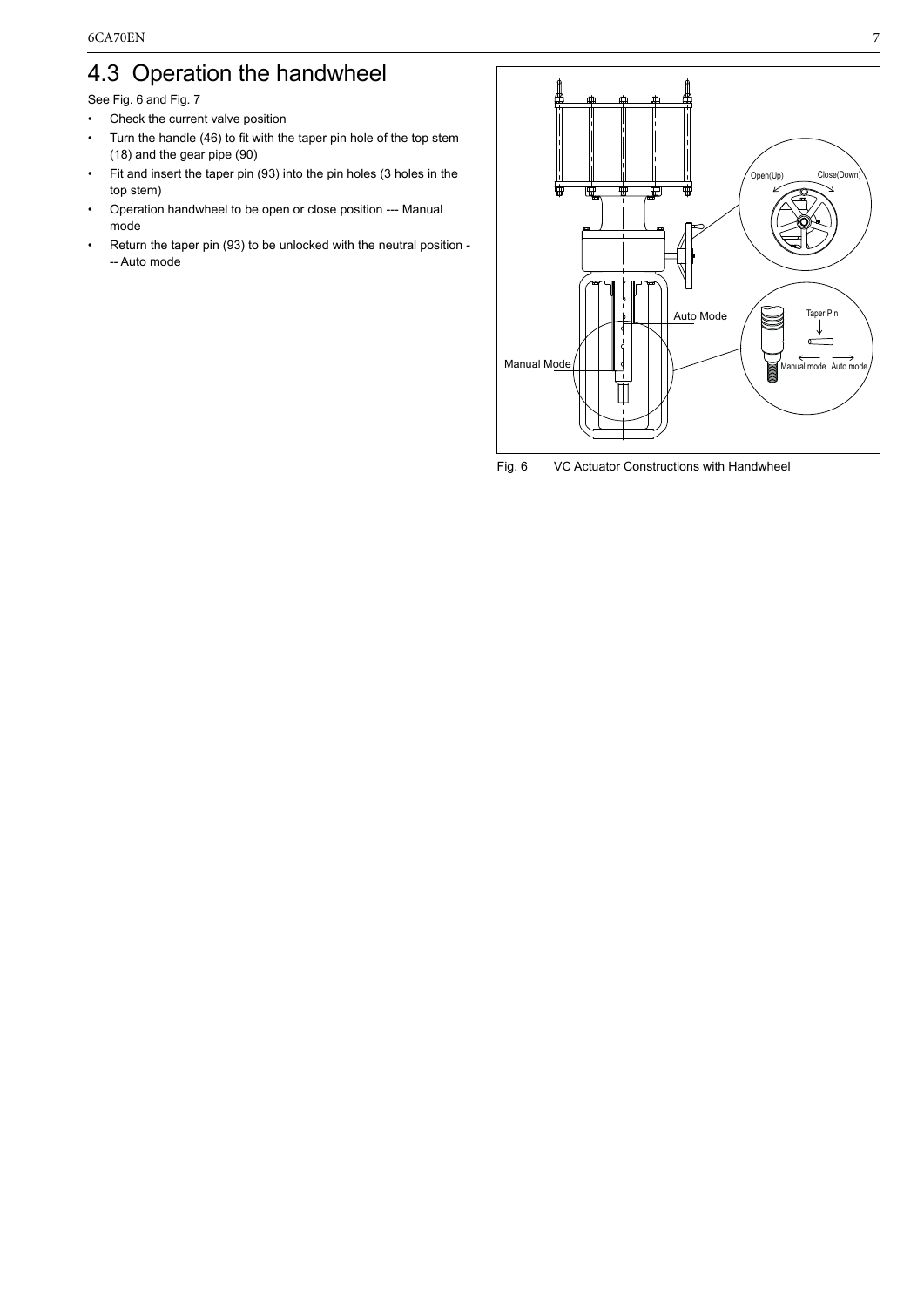

Fig. 7 VC Actuator Constructions with Handwheel

| Part No.        | <b>Description</b>         | <b>Material</b> |
|-----------------|----------------------------|-----------------|
| 18 <sub>b</sub> | <b>KEY</b>                 | <b>AISI 304</b> |
| 18 <sub>c</sub> | SOCKET HEAD SCREW          | ISO 350         |
| 46              | <b>HANDLE</b>              | G5501-F         |
| 46a             | <b>HEXAGON SCREW</b>       | ISO 350         |
| 46b             | <b>WASHER</b>              | <b>AISI 304</b> |
| 46C             | <b>WASHER</b>              | <b>AISI 304</b> |
| 50              | <b>HANDLE INDICATOR</b>    | <b>ALUMIN</b>   |
| 80              | <b>GEAR BOX CASE</b>       | <b>ASTMA</b>    |
| 80a             | <b>HEXAGON SCREW</b>       | ISO 350         |
| 80b             | <b>WASHER</b>              | <b>AISI 304</b> |
| 81              | <b>GEARBOX COVER</b>       | <b>ASTM A</b>   |
| 81a             | O-RING                     | <b>NITRILE</b>  |
| 81b             | <b>HEXAGON SCREW</b>       | ISO 350         |
| 81c             | <b>SPRING WASHER</b>       | <b>AISI 304</b> |
| 82              | <b>GEAR BOX SIDE COVER</b> | <b>AISI 304</b> |
| 82a             | SOCKET HEAD SCREW          | ISO 350         |
| 82b             | <b>SPRING WASHER</b>       | <b>AISI 304</b> |
| 82c             | <b>WASHER</b>              | <b>AISI 304</b> |
| 83              | <b>HANDLE SHAFT</b>        | <b>AISI 304</b> |
| 83a             | <b>KEY</b>                 | <b>JIS G40!</b> |
| 83b             | <b>KEY</b>                 | <b>JIS G409</b> |
| 84              | SHAFT BUSHING              | <b>BRASS</b>    |
| 85              | <b>GEAR CHUCK</b>          | <b>JIS G40!</b> |
| 86              | <b>WORM WHEEL</b>          | <b>JIS G40!</b> |
| 86a             | SOCKET HEAD SCREW          | ISO 350         |
| 87              | <b>WORM</b>                | <b>JIS G40!</b> |
| 88              | <b>LIMITER</b>             | <b>JIS G310</b> |
| 88a             | SOCKET HEAD SCREW          | ISO 350         |
| 89              | PIPE COVER                 | <b>AISI 304</b> |
| 90              | <b>GEAR PIPE</b>           | <b>AISI 316</b> |
| 91              | <b>BEARING</b>             | <b>JIS G310</b> |
| 92              | OIL NIPPLE                 | <b>BRASS</b>    |
| 93              | <b>TAPER PIN</b>           | <b>ASTM A</b>   |
| 94              | <b>TAPER CHAIN</b>         | <b>STAINLE</b>  |
| 94a             | <b>TAPER PIN HOLDER</b>    | <b>AISI 304</b> |
| 94b             | <b>HEXAGON NUT</b>         | ISO 350         |
| 94c             | <b>SPLIT PIN</b>           | <b>CARBOI</b>   |
| 95              | <b>TAPER PIN HOLDER</b>    | AISI 304        |

#### **Material**

AISI 304+HCr ISO 3506 A2-70 G5501-FC20+HCr ISO 3506 A2-70<br>AISI 304 **ALUMINUM** ASTM A216 Gr.WCB ISO 3506 A2-70<br>AISI 304 ASTM A216 Gr.WCB NITRILE, NBR ISO 3506 A2-70<br>AISI 304 AISI 304 ISO 3506 A2-70/80<br>AISI 304 AISI 304<br>AISI 304 **JIS G4051-S45C JIS G4051-S45C** JIS G4051-S45C **JIS G4051-S45C** ISO 3506 A2-70/80 **JIS G4051-S45C JIS G3101-SS400** ISO 3506 A2-70 AISI 304 AISI 316L JIS G3101-SS400<br>BRASS ASTM A564 Gr.630+HCr STAINLESS STEEL<br>AISI 304 ISO 3506 A2-70 CARBON STEEL+ZINC AISI 304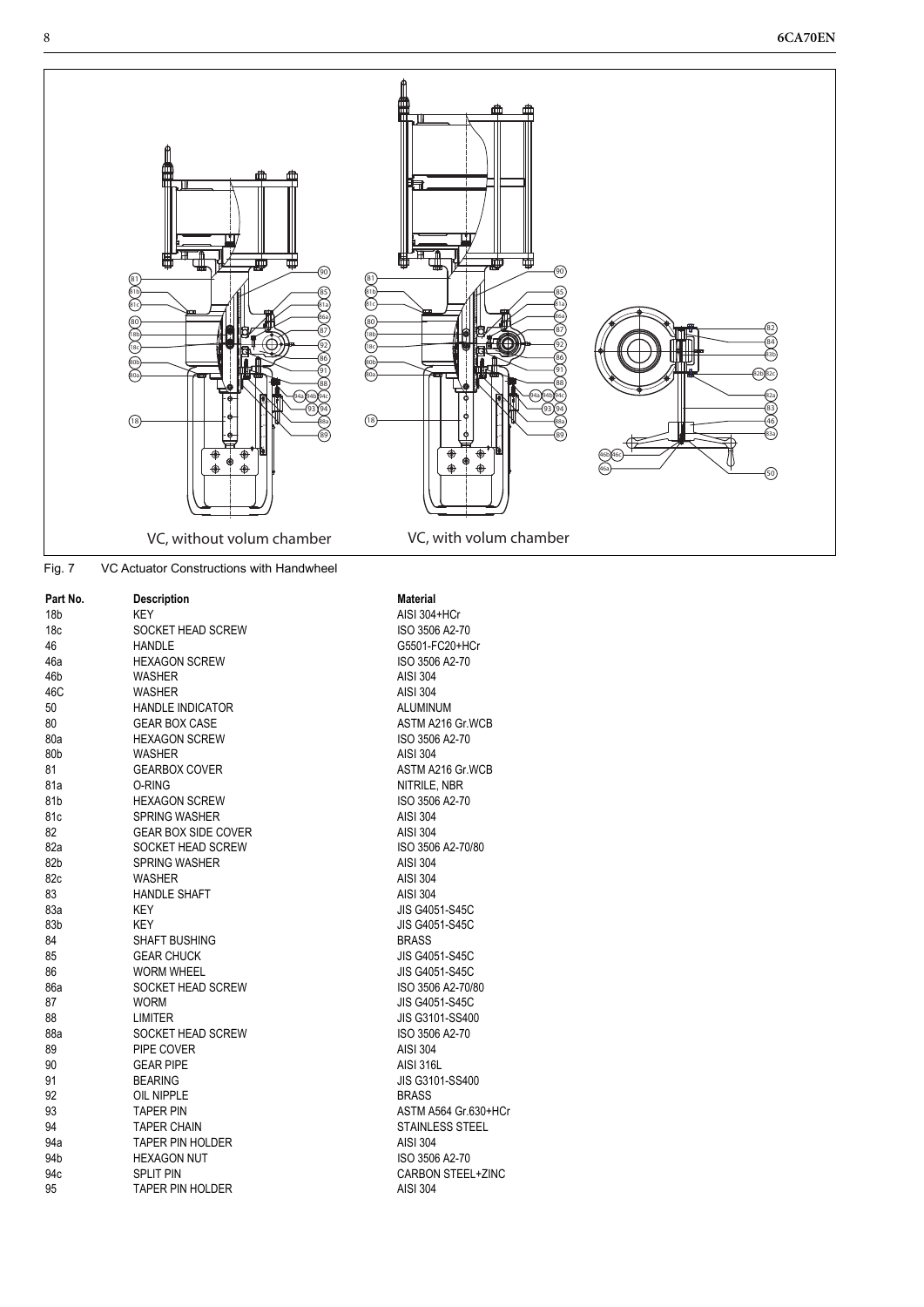### <span id="page-8-0"></span>4.4 Removal the handwheel subassembly

See Fig. 5 & 6.

- Check the actuator mode should be auto mode
- Remove the hexagon screws (1a) and washers (1b) from the top of gear box cover (81)
- Remove the bottom cover (61) from the gear box cover (81)
- Remove the hexagon screws (1a) and washers (1b) from the yoke (1) side
- Remove the socket head screws (88a) from the yoke (1) side
- Remove the limiter (88) from the yoke side
- Lift up the handwheel subassembly from the yoke
- Repairing or replacing parts

#### **CAUTION:**

Keep your fingers, tools or other items out of the housing while operating the actuator with the cover open!

## <span id="page-8-1"></span>4.5 Adjustment for valve stem

#### **CAUTION:**

Avoid to turn the valve plug and stem when plug is on seat ring to prevent the seating line from being damaged.

See Fig. 5, 6 and 7.

- Push the valve stem and plug to be slightly touched with seat ring.
- With the handwheel or pneumatically, stroke the actuator to the fully open.
- Measure the maximum distance between the valve stem and actuator top stem (18).
- Calculate the gap (measured value rated travel = gap).
- Move down the top stem (18) so that the distance between the valve stem and actuator top stem = gap.
- Fit the clamp (26) to align with both stems thread.
- Line up the stroke indicator (32) with the clamp indicator arrow (26b) and check actuator for operation.

Tighten the socket head screws (26a) after adjusted the rated stroke.

|     |                                         |                         |                |     |        |     |        |     | VC Required Torques for Each Size |     |        |     |        |     |        |
|-----|-----------------------------------------|-------------------------|----------------|-----|--------|-----|--------|-----|-----------------------------------|-----|--------|-----|--------|-----|--------|
| PN  | <b>Description</b>                      | <b>Screw Size</b>       | Q`ty           |     | #30    |     | #40    |     | #50                               |     | #60    |     | #70    |     | #80    |
|     |                                         |                         |                | N.m | Lbf.ft | N.m | Lbf.ft | N.m | Lbf.ft                            | N.m | Lbf.ft | N.m | Lbf.ft | N.m | Lbf.ft |
| 1a  | Hexagon Screw (for #61, Bottom Cover)   | M <sub>12</sub> x 1.75P | 8              | 34  | 25     |     |        |     |                                   |     |        |     |        |     |        |
|     |                                         | M16 x 2.0P              | 8              |     |        | 65  | 48     | 65  | 48                                | 65  | 48     | 65  | 48     | 65  | 48     |
| 21  | Lifting Eye Nut (for #66a & b, Tie Rod) | M16 x 2.0P              | 2              | 65  | 48     | 65  | 48     |     |                                   |     |        |     |        |     |        |
|     |                                         | M <sub>18</sub> x 2.5P  | $\overline{2}$ |     |        |     |        | 82  | 61                                | 82  | 61     | 82  | 61     | 82  | 61     |
| 26a | Socket Head Screw (for #26, Clamp)      | M <sub>12</sub> x 1.75P | 4              | 34  | 25     |     |        |     |                                   |     |        |     |        |     |        |
|     |                                         | M <sub>16</sub> x 2.0P  | 4              |     |        | 65  | 48     | 65  | 48                                | 65  | 48     | 65  | 48     | 65  | 48     |
|     |                                         | M16 x 2.0P              | 12             | 65  | 48     |     |        |     |                                   |     |        |     |        |     |        |
| 66c | Hexagon Nut (for #66a & b, Tie Rod)     | M16 x 2.0P              | 16             |     |        | 65  | 48     |     |                                   |     |        |     |        |     |        |
|     |                                         | M <sub>18</sub> x 2.5P  | 16             |     |        |     |        | 82  | 61                                |     |        |     |        |     |        |
|     |                                         | M18 x 2.5P              | 20             |     |        |     |        |     |                                   | 82  | 61     | 82  | 61     | 82  | 61     |
|     | for VC Handwheel Screws                 |                         |                |     |        |     |        |     |                                   |     |        |     |        |     |        |
|     | 18c Socket Head Screw                   | M8 x 1.25P              | 2              | 26  | 19     | 26  | 19     | 26  | 19                                | 26  | 19     | 26  | 19     | 26  | 19     |
|     | 46a Hexagon Screw                       | M6 x 1.0P               | 1              | 20  | 15     | 20  | 15     | 20  | 15                                | 20  | 15     | 20  | 15     | 20  | 15     |
|     | 80a Hexagon Screw                       | M <sub>12</sub> x 1.75P | 8              | 34  | 25     |     |        |     |                                   |     |        |     |        |     |        |
|     |                                         | M16 x 2.0P              | 8              |     |        | 65  | 48     | 65  | 48                                | 65  | 48     | 65  | 48     | 65  | 48     |
|     | 81b Hexagon Screw                       | M <sub>12</sub> x 1.75P | 8              | 34  | 25     |     |        |     |                                   |     |        |     |        |     |        |
|     |                                         | M14 x 2.0P              | 8              |     |        | 50  | 37     | 50  | 37                                | 50  | 37     | 50  | 37     | 50  | 37     |
| 82a | Socket Head Screw                       | M8 x 1.25P              | 6              | 26  | 19     | 26  | 19     | 26  | 19                                | 26  | 19     | 26  | 19     | 26  | 19     |
| 86а | Socket Head Screw                       | M8 x 1.25P              | 4              | 26  | 19     |     |        |     |                                   |     |        |     |        |     |        |
|     |                                         | M <sub>10</sub> x 1.5P  | 4              |     |        | 28  | 21     | 28  | 21                                | 28  | 21     | 28  | 21     | 28  | 21     |
| 88a | Socket Head Screw                       | M8 x 1.25P              | 4              | 26  | 19     |     |        |     |                                   |     |        |     |        |     |        |
|     |                                         | M <sub>10</sub> x 1.5P  | 4              |     |        | 28  | 21     | 28  | 21                                | 28  | 21     | 28  | 21     | 28  | 21     |
|     | 94b Hexagon Nut                         | M8 x 1.25P              |                | 26  | 19     | 26  | 19     | 26  | 19                                | 26  | 19     | 26  | 19     | 26  | 19     |

Note:

1. Torque value tolerance : ± 10 % 2. Torques are norminal values.

#### Table 5 VC Tightening torques for screws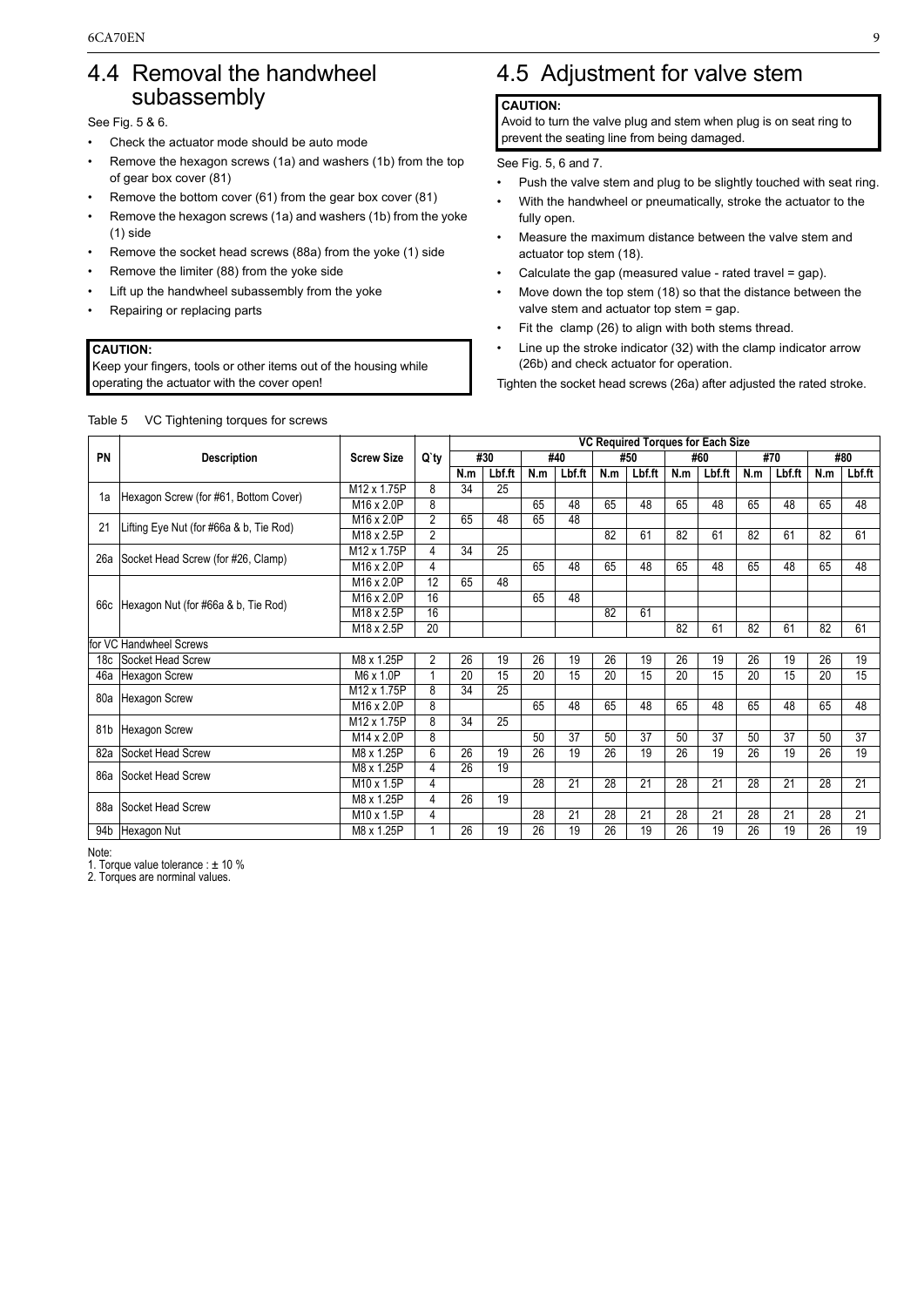# <span id="page-9-0"></span>5 MALFUNCTIONS

#### Table 6 Possible malfunctions

| Symptom                     | Possible cause                   | Action                                                                                                                             |  |  |  |  |  |  |
|-----------------------------|----------------------------------|------------------------------------------------------------------------------------------------------------------------------------|--|--|--|--|--|--|
| Irregular or slow operation | Low supply pressure              | Make sure that supply pressure complies with minimum thrust required by<br>valve.<br>Check that supply air pipes are large enough. |  |  |  |  |  |  |
|                             | Positioner fault                 | Check positioner operation.                                                                                                        |  |  |  |  |  |  |
|                             | Valve fault                      | Check that valve functions properly without actuator.                                                                              |  |  |  |  |  |  |
|                             | Incorrect actuator rating        | Contact manufacturer to check rating.                                                                                              |  |  |  |  |  |  |
|                             | Leak in cylinder case or o-rings | Replace o-rings. See sect. 4.2 depending on actuator type.                                                                         |  |  |  |  |  |  |

### <span id="page-9-1"></span>6 TOOLS

Removal of the actuator

- Wrench set (mm)
- Hex socket wrench set
- Chisel and hammer (10 pound)
- +,- drivers

# <span id="page-9-2"></span>7 ORDERING SPARE PARTS

#### **NOTE:**

Always use original spare parts to make sure that the valve functions as intended.

When ordering spare parts, always include the following information:

- Type code, sales order number, serial number
- Number of the parts list, part number, name of the part and quantity required

This information can be found from the identification plate or documents.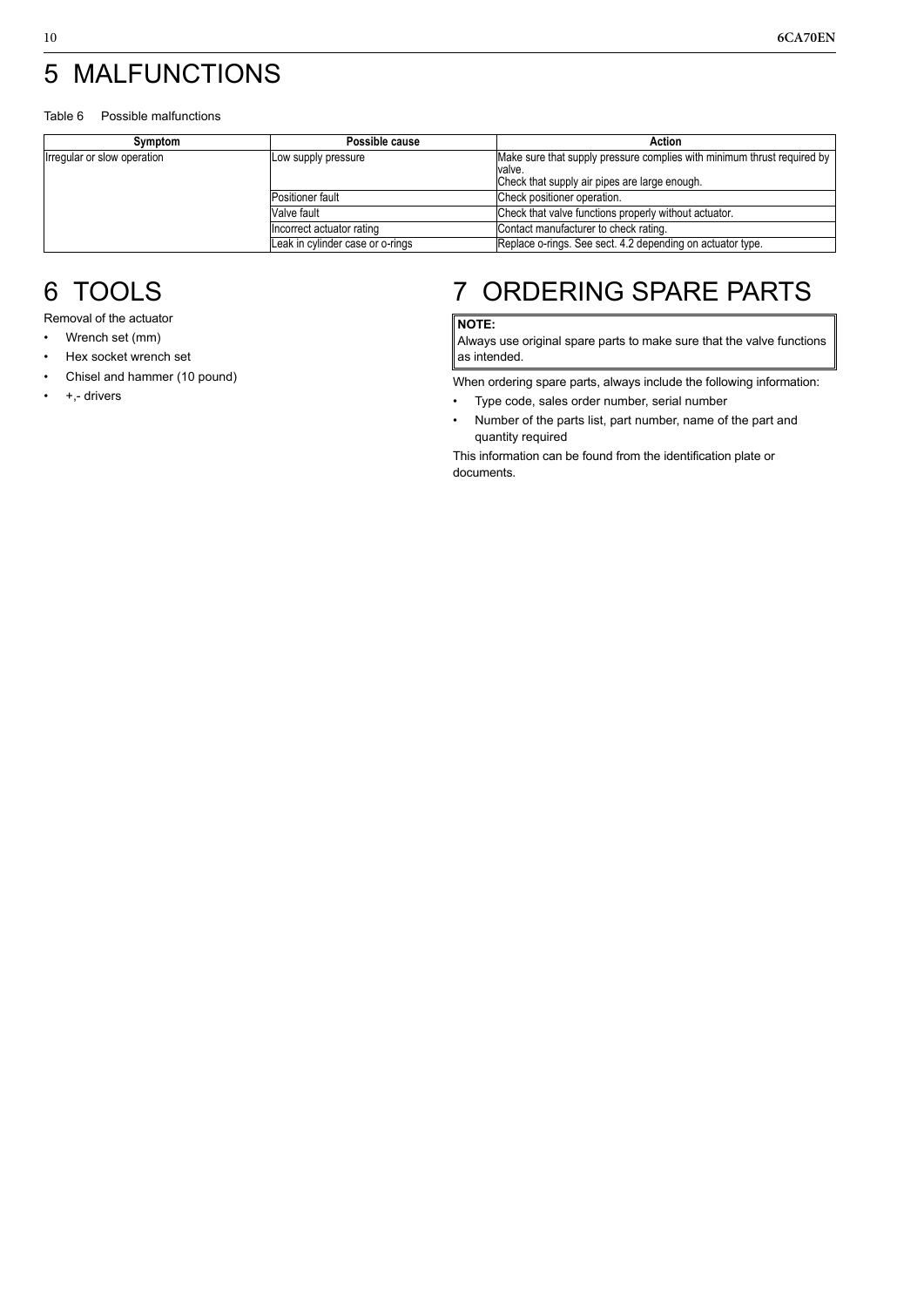# <span id="page-10-0"></span>8 EXPLODED VIEWS AND PARTS LISTS



| Item            | <b>Description</b>   | F |
|-----------------|----------------------|---|
| 1               | Yoke                 |   |
| 1a              | Hexagon screw        |   |
| 1 <sub>b</sub>  | Washer               |   |
| 2               | Stem guide           |   |
| 2a              | $O$ -ring            | X |
| 2 <sub>b</sub>  | O-ring               | X |
| 18              | Top stem             |   |
| 18a             | $O$ -ring            | X |
| 21              | Lifting eye nut      |   |
| 26              | Clamp                |   |
| 26a             | Socket head screw    |   |
| 26 <sub>b</sub> | Indicator arrow      |   |
| 30              | Identification plate |   |
| 30a             | Rivet                |   |
| 32              | Indicator            |   |
| 32a             | Round head screw     |   |
| 60              | Top cover            |   |
| 61              | Bottom cover         |   |
| 61a             | O-ring               | X |
| 62              | Piston cylinder      |   |
| 63              | Chamber cylinder     |   |
| 64              | Middle plate         |   |
| 65              | Piston               |   |
| 65a             | $O$ -ring            | X |
| 65b             | Wear ring            | X |
| 66a             | Tie rod              |   |
| 66b             | Tie rod              |   |
| 66c             | Hexagon nut          |   |
| 66d             | Washer               |   |
| 67              | Du dry bearing       |   |

#### Recommended spare part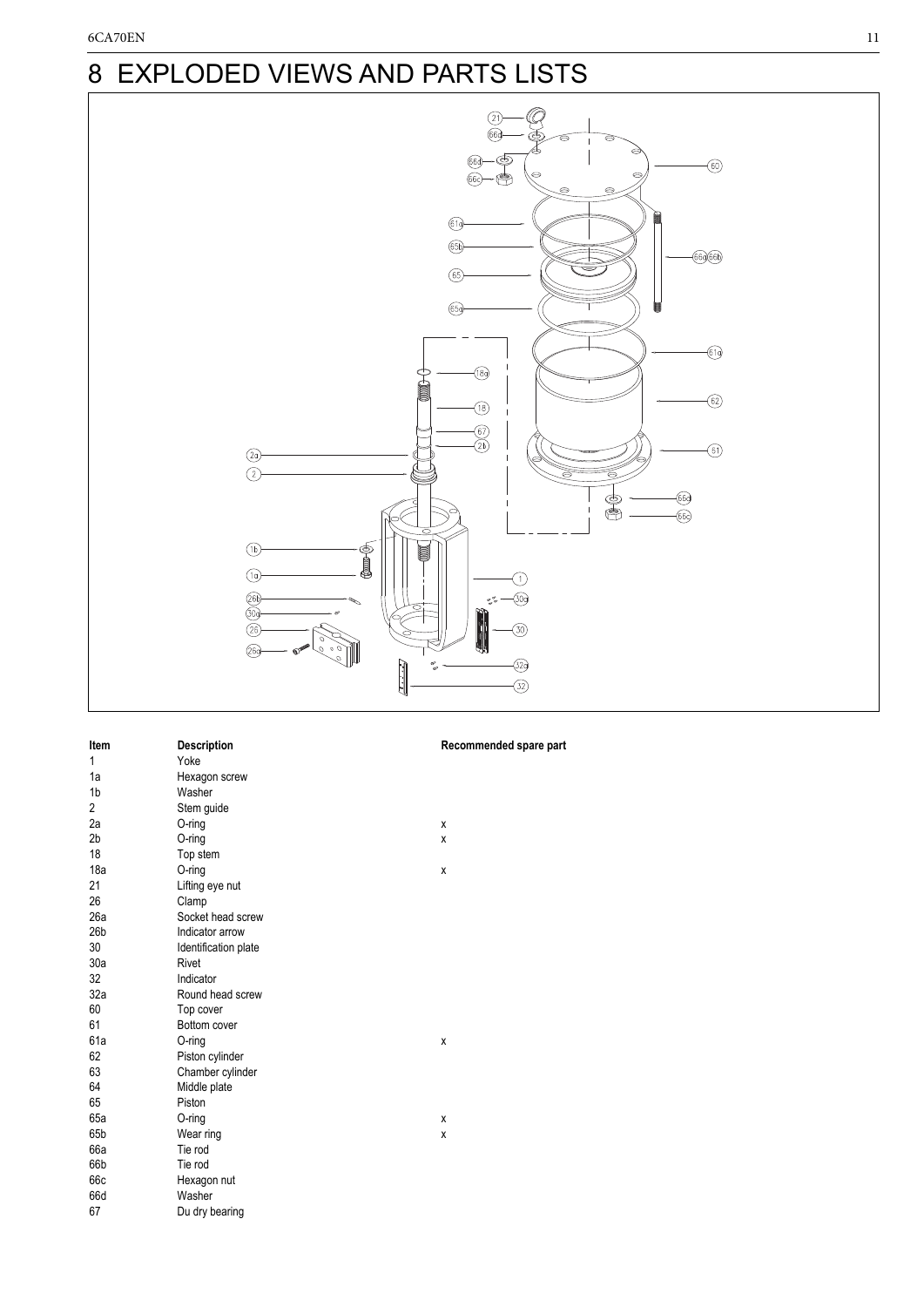# <span id="page-11-0"></span>9 DIMENSIONS AND WEIGHTS



|               |     |                             |      | Size #30              |   |            |                  |     | Size #40      |     |                 |      |            |   |            |                  |     | Size # 50     |     |                                  |      |                      |   |            |                  |     |
|---------------|-----|-----------------------------|------|-----------------------|---|------------|------------------|-----|---------------|-----|-----------------|------|------------|---|------------|------------------|-----|---------------|-----|----------------------------------|------|----------------------|---|------------|------------------|-----|
| <b>Stroke</b> | A   | <b>B1</b><br>B <sub>2</sub> | ØC   | D1<br>$\overline{D2}$ | Е | F          | Weight (kg)<br>А | В   | <b>Stroke</b> | A   | B1<br><b>B2</b> | ØC   | D1<br>D2   | E | F          | Weight (kg)<br>А | В   | <b>Stroke</b> | A   | B1<br>B2                         | ØC   | D1<br>D <sub>2</sub> | Е | F          | Weight (kg)<br>Α | в   |
| 40            | 145 | 640<br>760                  | Ø370 | 185<br>305            |   | 420 PT 1/2 | 92               | 115 | 40            | 145 | 810<br>935      | Ø460 | 205<br>330 |   | 560 PT 1/2 | 120              | 148 | 40            | 145 | 810<br>935                       | Ø560 | 205<br>330           |   | 560 PT 1/2 | 186              | 234 |
| 50            | 145 | 650<br>790                  | Ø370 | 195<br>335            |   | 420 PT 1/2 | 94               | 118 | 50            | 145 | 820<br>965      | Ø460 | 215<br>360 |   | 560 PT 1/2 | 123              | 152 | 50            | 145 | 820<br>965                       | Ø560 | 215<br>360           |   | 560 PT 1/2 | 189              | 237 |
| 60            | 145 | 660<br>820                  | Ø370 | 205<br>365            |   | 420 PT 1/2 | 97               | 121 | 60            | 145 | 830<br>995      | Ø460 | 225<br>390 |   | 560 PT 1/2 | 126              | 155 | 60            | 145 | 830<br>995                       | Ø560 | 225<br>390           |   | 560 PT 1/2 | 192              | 242 |
| 70            | 145 | 670<br>850                  | Ø370 | 215<br>395            |   | 420 PT 1/2 | 100              | 124 | 70            | 145 | 840<br>1025     | Ø460 | 235<br>420 |   | 560 PT 1/2 | 128              | 159 | 70            | 145 | 840<br>1025                      | Ø560 | 235<br>420           |   | 560 PT 1/2 | 195              | 246 |
| 80            | 145 | 680<br>880                  | Ø370 | 225<br>425            |   | 420 PT 1/2 | 103              | 127 | 80            | 145 | 850<br>1055     | Ø460 | 245<br>450 |   | 560 PT 1/2 | 131              | 162 | 80            | 145 | 850<br>1055                      | Ø560 | 245<br>450           |   | 560 PT 1/2 | 198              | 251 |
| 90            | 145 | 690<br>910                  | Ø370 | 235<br>455            |   | 420 PT 1/2 | 106              | 130 | 90            | 145 | 860<br>1085     | Ø460 | 255<br>480 |   | 560 PT 1/2 | 137              | 166 | 90            | 145 | 860<br>1085                      | Ø560 | 255<br>480           |   | 560 PT 1/2 | 201              | 256 |
| 100           | 145 | 700<br>940                  | Ø370 | 245<br>485            |   | 420 PT 1/2 | 108              | 133 | 100           | 145 | 870<br>1115     | Ø460 | 265<br>510 |   | 560 PT 1/2 | 142              | 177 | 100           | 145 | 870<br>1115                      | Ø560 | 265<br>510           |   | 560 PT 1/2 | 203              | 261 |
| 120           | 145 | 720<br>1000                 | Ø370 | 265<br>545            |   | 420 PT 1/2 | 114              | 139 | 120           | 145 | 890<br>1175     | Ø460 | 285<br>570 |   | 560 PT 1/2 | 142              | 177 | 120           |     | 890<br>$ 145 \overline{1175} $ * | Ø560 | 285<br>570           |   | 560 PT 1/2 | 209              | 270 |
|               |     |                             |      |                       |   |            |                  |     | 140           | 145 | 910<br>1235     | Ø460 | 305<br>630 |   | 560 PT 1/2 | 148              | 184 | 140           |     | 910<br>$ 145 \frac{1}{1235} $    | Ø560 | 305<br>630           |   | 560 PT 1/2 | 215              | 279 |
|               |     |                             |      |                       |   |            |                  |     | 180           | 145 | 950<br>1355     | Ø460 | 345<br>750 |   | 560 PT 1/2 | 159              | 198 | 180           | 145 | 950<br>1355                      | Ø560 | 345<br>750           |   | 560 PT 1/2 | 227              | 298 |

|               | <b>Size #60</b>  |                       |      |                       |   |            |                  | <b>Size #70</b> |               |         |                        |      |            |   |            | <b>Size #80</b>  |     |               |         |                                   |      |                      |   |            |                  |     |
|---------------|------------------|-----------------------|------|-----------------------|---|------------|------------------|-----------------|---------------|---------|------------------------|------|------------|---|------------|------------------|-----|---------------|---------|-----------------------------------|------|----------------------|---|------------|------------------|-----|
| <b>Stroke</b> | A                | B1<br>$\overline{B2}$ | ØC   | D1<br>$\overline{D2}$ | Е | F          | Weight (kg)<br>А | B               | <b>Stroke</b> | A       | <b>B1</b><br><b>B2</b> | ØC   | D1<br>D2   | Е | F          | Weight (kg)<br>А | B   | <b>Stroke</b> | A       | B <sub>1</sub><br>$\overline{B2}$ | ØC   | D1<br>D <sub>2</sub> | E | F          | Weight (kg)<br>А | в   |
| 100           | 145              | 954<br>199            | Ø660 | 264<br>509            |   | 640 PT 1/2 | 255              | 344             | 100           | $145 -$ | 955<br>1203            | Ø710 | 265<br>510 |   | 640 PT 3/4 | 322              | 438 | 100           | 145     | 954<br>1207                       | Ø820 | 264<br>509           |   | 640 PT 3/4 | 378              | 519 |
| 120           | 145              | 974<br>1259           | Ø660 | 284<br>569            |   | 640 PT 1/2 | 262              | 355             | 120           | $145 -$ | 975<br>1263            | Ø710 | 285<br>570 |   | 640 PT 3/4 | 330              | 450 | 120           | $145 -$ | 974<br>1267                       | Ø820 | 284<br>569           |   | 640 PT 3/4 | 386              | 531 |
| 140           | 145 <sub>1</sub> | 994<br>1319           | Ø660 | 304<br>629            |   | 640 PT 1/2 | 269              | 365             | 140           | 145     | 995<br>1323            | Ø710 | 305<br>630 |   | 640 PT 3/4 | 338              | 461 | 140           | 145     | 997<br>1327                       | Ø820 | 304<br>629           |   | 640 PT 3/4 | 394              | 543 |
| 180           | 145              | 1034<br>1349          | Ø660 | 344<br>749            |   | 640 PT 1/2 | 283              | 386             | 180           | 145     | 1035<br>1443           | Ø710 | 345<br>750 |   | 640 PT 3/4 | 354              | 484 | 180           | $145 -$ | 1034<br>1447                      | Ø820 | 344<br>749           |   | 640 PT 3/4 | 410              | 567 |
| 240           | 145              | 1094<br>1619          | Ø660 | 404<br>929            |   | 640 PT 1/2 | 303              | 417             | 240           | 145     | 1095<br>1623           | Ø710 | 405<br>930 |   | 640 PT 3/4 | 377              | 518 | 240           | 145     | 1094<br>1627                      | Ø820 | 404<br>929           |   | 640 PT 3/4 | 435              | 604 |
|               |                  |                       |      |                       |   |            |                  |                 |               |         |                        |      |            |   |            |                  |     | 280           | 145     | 1134<br>1747                      | Ø820 | 444<br>1049          |   | 640 PT 3/4 | 451              | 628 |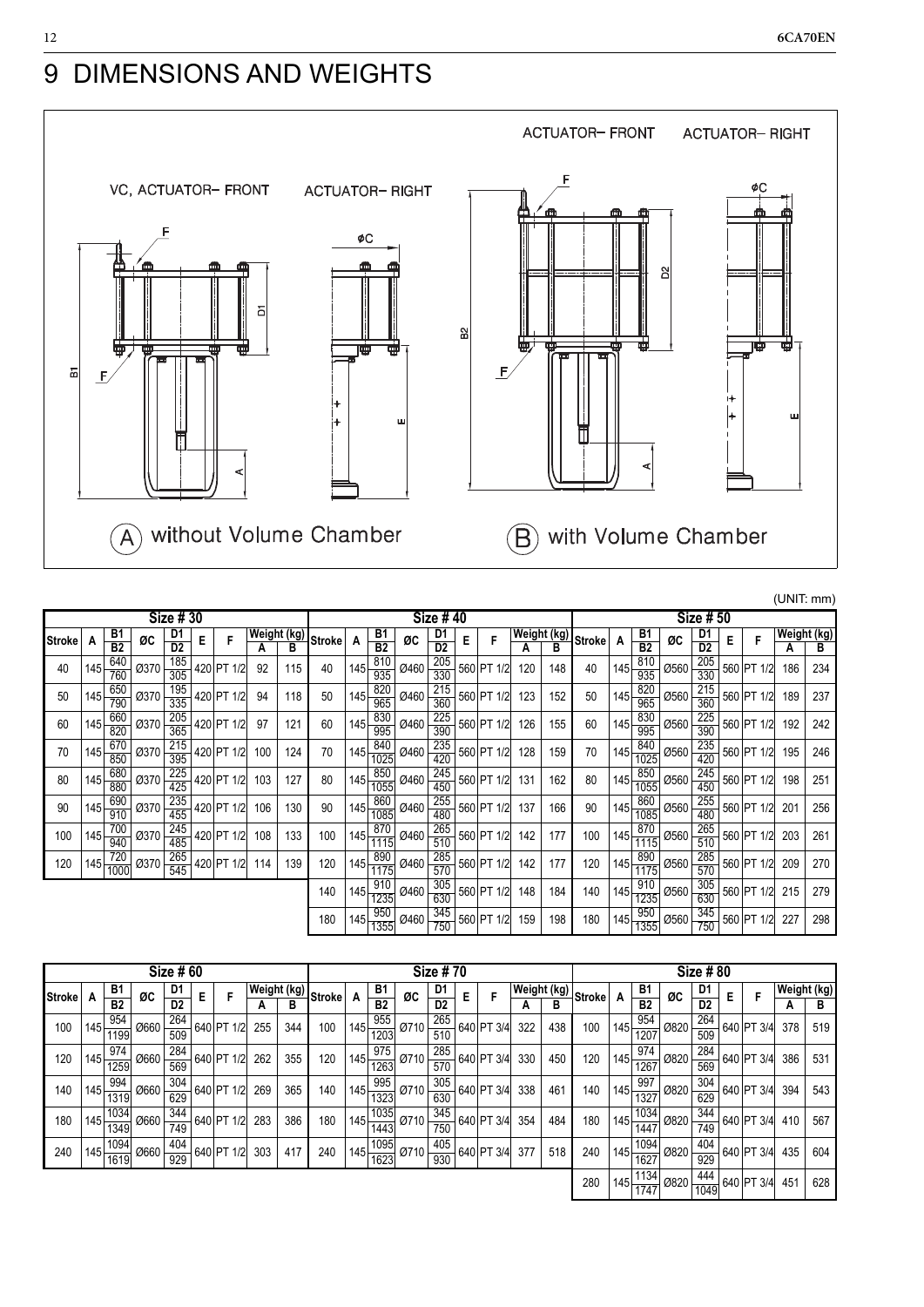

|               |                                  |                         |                 |          |   |                         |     |             |          |         |                |    |                 |   |   |                                                                                           |     |             |               |         |                         |                            |                                   |           |   |                                                                                           | $1 - 1 - 1 - 1 - 1 - 1 - 1$ |             |
|---------------|----------------------------------|-------------------------|-----------------|----------|---|-------------------------|-----|-------------|----------|---------|----------------|----|-----------------|---|---|-------------------------------------------------------------------------------------------|-----|-------------|---------------|---------|-------------------------|----------------------------|-----------------------------------|-----------|---|-------------------------------------------------------------------------------------------|-----------------------------|-------------|
|               |                                  |                         |                 | Size #30 |   |                         |     |             |          |         |                |    | <b>Size #40</b> |   |   |                                                                                           |     |             |               |         |                         |                            |                                   | Size # 50 |   |                                                                                           |                             |             |
| <b>Stroke</b> | B1                               | ØC                      |                 | Е        | F | G                       |     | Weight (kg) | Stroke A |         | B1             | ØC | $\frac{D1}{D2}$ | E | F | G                                                                                         |     | Weight (kg) | <b>Stroke</b> | A       | B1                      | ØC                         | $\frac{\mathsf{D1}}{\mathsf{D2}}$ | E.        | F | G                                                                                         |                             | Weight (kg) |
|               | B2                               |                         | $\overline{D2}$ |          |   |                         | A   | в           |          |         | B <sub>2</sub> |    |                 |   |   |                                                                                           | А   | В           |               |         | $\overline{B2}$         |                            |                                   |           |   |                                                                                           | А                           | в           |
| 40            | 930<br>$ 145 $ 1055 $ x $        | $-10370 \frac{12}{305}$ | 185             |          |   | 410 470 PT 1/2          | 134 | 157         | 40       |         |                |    |                 |   |   | 145 1095 0460 205 845 616 PT 1/2                                                          | 180 | 208         | 40            | 145     |                         |                            |                                   |           |   | $\frac{1095}{1220}$ Ø560 $\frac{205}{330}$ 845 616 PT 1/2                                 | 246                         | 294         |
| 50            | 940<br>$ 145 $ 1085 $ $ *        |                         |                 |          |   | Ø370 335 410 470 PT 1/2 | 137 | 160         | 50       |         |                |    |                 |   |   |                                                                                           | 183 | 212         | 50            | $145 +$ | 1105                    | $\frac{1.30}{1250}$ 0560 - |                                   |           |   | $\frac{215}{360}$ 845 616 PT 1/2                                                          | 249                         | 299         |
| 60            | 950<br>$145\frac{1}{1115}$       |                         |                 |          |   | Ø370 205 410 470 PT 1/2 | 139 | 163         | 60       |         |                |    |                 |   |   | 145 1115 0460 225 845 616 PT 1/2                                                          | 186 | 215         | 60            |         | $145 \frac{1}{1280}$    |                            |                                   |           |   | $\frac{1}{2}$ Ø560 $\frac{225}{390}$ 845 616 PT 1/2                                       | 252                         | 303         |
| 70            | 960<br>$145\frac{1}{1145}$       |                         |                 |          |   | Ø370 215 410 470 PT 1/2 | 142 | 167         | 70       | $145 -$ |                |    |                 |   |   | $\frac{1125}{1310} \cancel{0}460 \frac{235}{420} 845 \cancel{6}16 \cancel{\text{PT 1/2}}$ | 188 | 219         | 70            | 145     |                         |                            |                                   |           |   | $\frac{1125}{1310} \cancel{O560} \frac{235}{420} \cancel{845} 616 \cancel{\text{PT 1/2}}$ | 255                         | 308         |
| 80            | 970<br>$ 145 $ $\frac{1}{1175} $ |                         |                 |          |   | Ø370 225 410 470 PT 1/2 | 144 | 170         | 80       |         |                |    |                 |   |   | 145 1135 0460 245 845 616 PT 1/2                                                          | 191 | 222         | 80            |         | $145 \frac{1133}{1340}$ | $\frac{1135}{20560}$       |                                   |           |   | $\frac{245}{450}$ 845 616 PT 1/2                                                          | 258                         | 313         |
| 90            | 980<br>$ 145 $ $\frac{1}{1205} $ |                         |                 |          |   | Ø370 235 410 470 PT 1/2 | 147 | 173         | 90       |         |                |    |                 |   |   | 145 1145 0460 255 845 616 PT 1/2                                                          | 194 | 226         | 90            | 145-    | 1370                    |                            |                                   |           |   | $\frac{1}{2}$ Ø560 $\frac{255}{480}$ 845 616 PT 1/2                                       | 261                         | 318         |
| 100           | 990<br>$1^{145}$ 1235 $x$        | 0370 245                |                 |          |   | 410 470 PT 1/2          | 150 | 176         | 100      |         |                |    |                 |   |   | 145 1155 0460 265 845 616 PT 1/2                                                          | 197 | 230         | 100           |         | 1155<br>$145 + 1400$    |                            |                                   |           |   | Ø560 265 845 616 PT 1/2                                                                   | 263                         | 322         |
| 120           | 1010<br>$145 \frac{1295}{1295}$  |                         |                 |          |   | Ø370 265 410 470 PT 1/2 | 155 | 183         | 120      |         |                |    |                 |   |   | 145 1175 0460 285 845 616 PT 1/2                                                          | 202 | 237         | 120           |         |                         |                            |                                   |           |   | 145 1175 Ø560 285 845 616 PT 1/2                                                          | 269                         | 332         |
|               |                                  |                         |                 |          |   |                         |     |             | 140      |         |                |    |                 |   |   | 145 1195 Ø460 305 845 616 PT 1/2                                                          | 208 | 244         | 140           | 145     | 1195<br>1520            |                            |                                   |           |   | $\frac{5}{10}$ Ø560 $\frac{305}{630}$ 845 616 PT 1/2                                      | 275                         | 341         |
|               |                                  |                         |                 |          |   |                         |     |             | 180      | 145-    |                |    |                 |   |   | 1235 Ø460 345 845 616 PT 1/2                                                              | 219 | 258         | 180           | 145     |                         |                            |                                   |           |   | $\frac{1235}{1640} \cancel{0560} \frac{345}{750} \cancel{845} 616 \cancel{\text{PT 1/2}}$ | 287                         | 360         |

|               | Size #60 |              |                    |                |   |   |                            | <b>Size #70</b> |             |              |     |              |      |                |     |     | <b>Size #80</b> |             |     |               |     |                 |      |                |   |              |                                    |             |     |
|---------------|----------|--------------|--------------------|----------------|---|---|----------------------------|-----------------|-------------|--------------|-----|--------------|------|----------------|-----|-----|-----------------|-------------|-----|---------------|-----|-----------------|------|----------------|---|--------------|------------------------------------|-------------|-----|
| <b>Stroke</b> | A        | B1           | ØC                 | D1             | E | F | G                          |                 | Weight (kg) | <b>Strok</b> | A   | B1           | ØC   | D1             | Е   |     | G               | Weight (kg) |     | <b>Stroke</b> | А   | B1              | ØC   | D1             | Е | F            | G                                  | Weight (kg) |     |
|               |          | <b>B2</b>    |                    | D <sub>2</sub> |   |   |                            | А               | в           | е            |     | <b>B2</b>    |      | D <sub>2</sub> |     |     |                 | А           | В   |               |     | $\overline{B2}$ |      | D <sub>2</sub> |   |              |                                    | A           | в   |
| 100           | 145      | 1239<br>1484 | 0660 509           | 264            |   |   | 925 696 PT 1/2             | 315             | 404         | 100          | 145 | 1240<br>1488 | Ø710 | 265<br>510     | 925 | 696 | PT 3/<br>4      | 368         | 502 | 100           | 145 | 1289<br>1542    | Ø820 | 264<br>509     |   | $-975696$ PT | 3/4                                | 438         | 579 |
| 120           | 145      | 1259<br>1544 | $\frac{6660}{569}$ | 284            |   |   | 925 696 PT 1/2             | 322             | 415         | 120          | 145 | 1260<br>1548 | Ø710 | 285<br>570     | 925 | 696 | PT 3/<br>4      | 376         | 514 | 120           | 145 | 1309<br>1602    | 0820 | 284<br>569     |   | 975696 PT    | 3/4                                | 446         | 591 |
| 140           | 145      | 1279<br>1604 | $\emptyset$ 660    | 629            |   |   | $304$ 925 696 PT 1/2       | 329             | 425         | 140          | 145 | 1280<br>1608 | Ø710 | 305<br>630     | 925 | 696 | PT 3/<br>4      | 384         | 525 | 140           | 145 | 1329<br>1662    | Ø820 | 304<br>629     |   | -975696 PT   | 3/4                                | 454         | 603 |
| 180           | $145 -$  | 1319<br>1724 | 0660               | 344<br>749     |   |   | 925 696 PT 1/2             | 343             | 446         | 180          | 145 | 1320<br>1728 | Ø710 | 345<br>750     | 925 | 696 | PT 3/<br>4      | 400         | 548 | 180           | 145 | 1369<br>1782    | Ø820 | 344<br>749     |   |              | 975 696 PT 3/4                     | 470         | 627 |
| 240           | 145      | 1379<br>1904 |                    |                |   |   | 179 060 404 925 696 PT 1/2 | 363             | 477         | 240          | 145 | 1380<br>1908 | Ø710 | 405<br>930     | 925 | 696 | PT 3/<br>4      | 423         | 582 | 240           | 145 | 1429<br>1962    | Ø820 | 404            |   |              | $10\frac{104}{929}$ 975 696 PT 3/4 | 495         | 664 |
|               |          |              |                    |                |   |   |                            |                 |             |              |     |              |      |                |     |     |                 |             |     | 280           | 145 | 1469<br>2082    | Ø820 | 444<br>1049    |   |              | 975696 PT 3/4                      | 511         | 688 |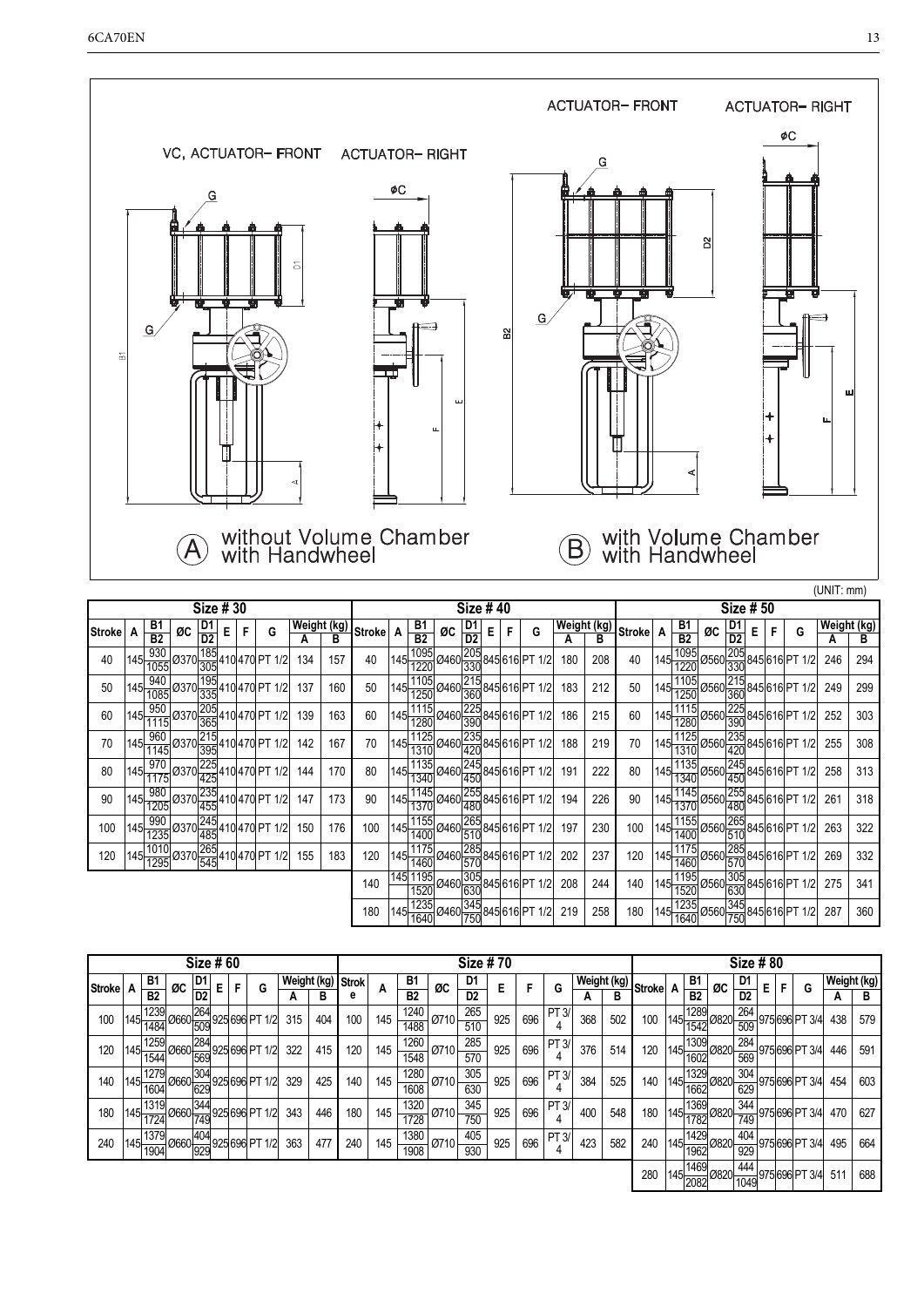# <span id="page-13-0"></span>10 TYPE CODE

| Pneumatic Cylinder Actuator, Linear type, Series VC |  |  |
|-----------------------------------------------------|--|--|
|-----------------------------------------------------|--|--|

|  | . | ---<br>nn.<br>uou |  |  | -- |  |  |
|--|---|-------------------|--|--|----|--|--|

### **ACTUATOR CONSTRUCTIONS MATERIALS**

|    | <b>ACTUATOR SERIES</b>                   |
|----|------------------------------------------|
| VC | Pneumatic Cylinder actuator, Linear type |

| Ζ. | <b>FUNCTION CODE</b>       |
|----|----------------------------|
|    | Double Acting (Springless) |
|    | Special                    |

| 3. |         | <b>ACTUATOR SIZE</b>          |  |
|----|---------|-------------------------------|--|
|    |         | <b>Outline Dimension</b>      |  |
| 30 | Ø370 mm |                               |  |
| 40 | Ø460 mm |                               |  |
| 50 | Ø560 mm |                               |  |
|    |         | <b>Optional Actuator Size</b> |  |
| 60 | Ø660 mm |                               |  |
| 70 | Ø710 mm |                               |  |
| 80 | Ø820 mm |                               |  |
| YY | Special |                               |  |

| 4. |                | <b>SPRING RANGE</b> |  |
|----|----------------|---------------------|--|
| χ  | Not Applicable |                     |  |
| v  | Special        |                     |  |

|     |         |                                  |         | <b>STROKE</b> |         |         |                           |
|-----|---------|----------------------------------|---------|---------------|---------|---------|---------------------------|
| 5.  | $VC_30$ | <b>VC_40</b>                     | $VC_50$ |               | $VC_60$ | $VC_70$ | $\overline{\text{VC}}$ 80 |
| 040 | O       | ∩                                |         |               |         |         |                           |
| 050 | 0       | Ω                                | 0       |               | റ       | 0       | 0                         |
| 060 | O       | ∩                                | ი       | <b>Stroke</b> | ∩       | Ω       | O                         |
| 070 | ი       | ∩                                | 0       |               | Ω       | Ω       | Ω                         |
| 080 | O       | ∩                                | 0       | and           | Ω       | ი       | O                         |
| 090 | Ω       | Ω                                | ი       | Size          | ∩       | ი       | Ω                         |
| 100 | O       | ∩                                | ი       |               | ∩       | ი       | O                         |
| 120 | O       | Ω                                | ი       |               | ∩       | ი       | Ω                         |
| 140 |         | ∩                                | Ω       | Optional      | ∩       | ი       | O                         |
| 180 |         | ∩                                | ∩       |               | ∩       | ი       | Ω                         |
| 240 |         |                                  |         |               | ∩       | ∩       | O                         |
| 280 |         |                                  |         |               |         |         | 0                         |
| YYY |         | Contact Neles for special stroke |         |               |         |         |                           |

| <b>MAILRIALS</b>                   |
|------------------------------------|
| <b>ACTUATOR CASE MATERIAL</b>      |
| <b>JIS G3101-SS400 (ASTM A-36)</b> |
| Special                            |

|   | <b>PISTON MATERIAL</b>  |
|---|-------------------------|
| v | ASTM B209 ALLOY 6061 T6 |
| v | Special                 |

| 8. |                    | <b>SEAL MATERIAL</b>             |
|----|--------------------|----------------------------------|
| A  | Nitrile rubber     |                                  |
|    |                    | <b>Optional Seal Application</b> |
|    | Low temp. NBR      |                                  |
| s  | Low temp. Silicone |                                  |
| v  | Special            |                                  |
|    |                    |                                  |

| 9.     | <b>BOLTING MATERIAL</b> |
|--------|-------------------------|
| v<br>n | Stainless steel         |
|        | Special                 |

|                             | <b>OTHERS</b>              |  |
|-----------------------------|----------------------------|--|
| 10.                         | <b>POSITION LIMITATION</b> |  |
| χ                           | Not applicable             |  |
| <b>Optional Application</b> |                            |  |
| М                           | <b>Mechnical Stopper</b>   |  |
| v                           | Special                    |  |

| 11. | <b>EXTERNAL OVERRIDE OPTION</b>                   |
|-----|---------------------------------------------------|
|     | Not Applicable                                    |
|     | Handwheel                                         |
| v   | Special mounting side or Special H/W construction |

| 12. | AIR SUPPLY CONNECTION  |                                       |  |
|-----|------------------------|---------------------------------------|--|
|     | <b>Connection Size</b> | <b>Actuator Size</b>                  |  |
| в   | 3/8" NPT               | VC 30                                 |  |
| C   | 1/2" NPT               | VC 40/50/60/70/80                     |  |
|     |                        | <b>Optional Air Supply Connection</b> |  |
| D   | 3/4" NPT               |                                       |  |
| ٧   | Special                |                                       |  |

| 13.                  | <b>OPTIONS</b> |
|----------------------|----------------|
| v<br>^               | Not Applicable |
| .,                   | Volume Chamber |
| $\ddot{\phantom{1}}$ | Special        |

|  | <b>ACTUATOR DESIGN APPLICATION</b> |  |
|--|------------------------------------|--|
|  | Original type                      |  |